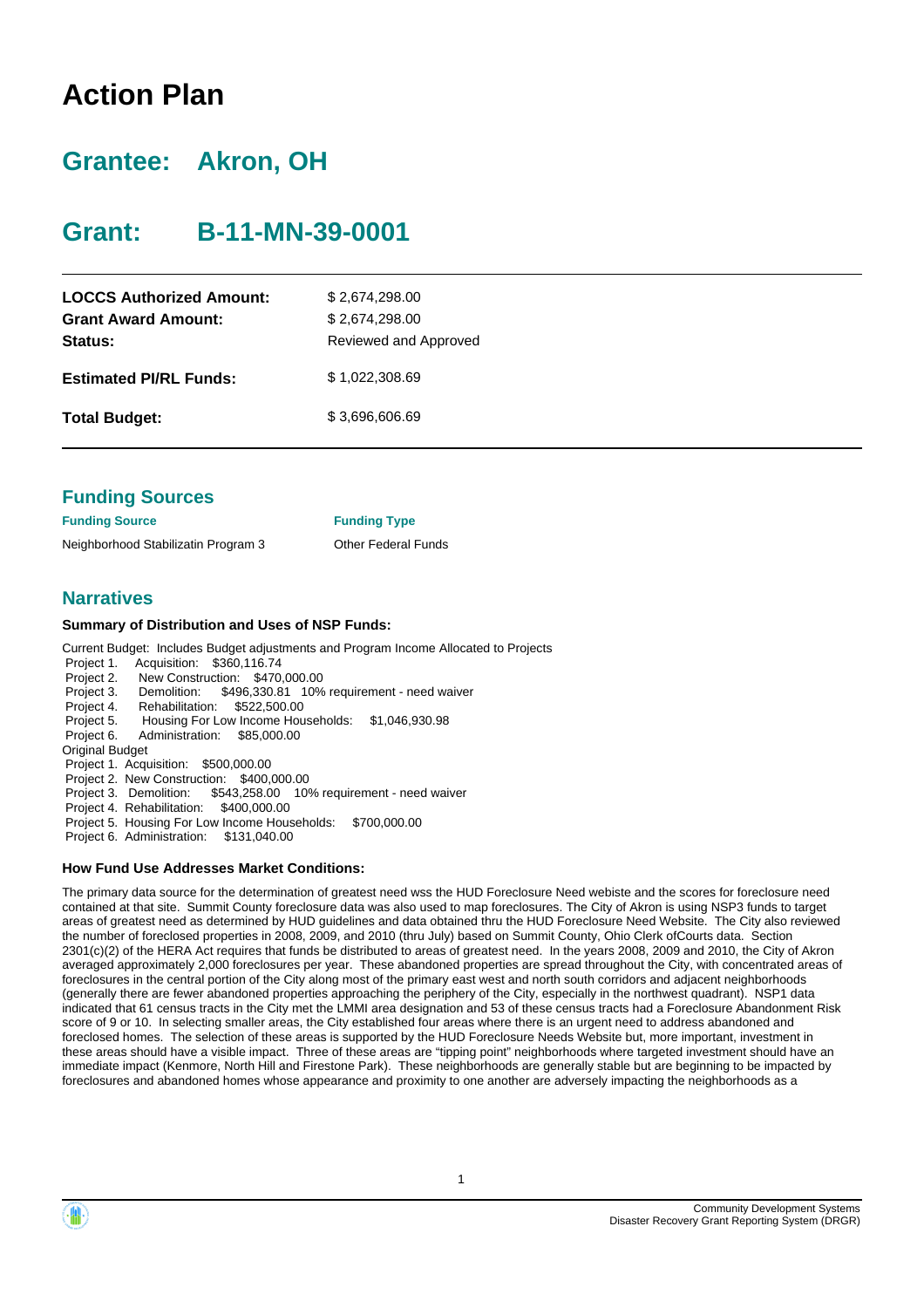whole. Incomes, housing values and home-ownership rates approximate City averages in these neighborhoods, so affordable housing in these neighborhoods should attract buyers and maintain their value. Another factor in selecting these areas was their proximity to the Akron Public School's newly constructed Community Learning Centers (each of these neighborhoods has at least one new CLC or proposed CLC in its boundaries). It is anticipated that the new schools will create an incentive for reinvestment in these areas and the targeting of NSP3 funds will strengthen the neighborhoods thru homeownership opportunities. Currently, local non-profit organizations are working with the City of Akron in the development or rehabilitation of several rental housing projects throughout the City. Rental projects will be considered as they are submitted through the 25-50 RFP process. The fourth area, the Summit Lake area, is a neighborhood in distress, with a significant number of boarded up and abandoned homes. Blight removal and land banking will alleviate some of the extremely deteriorated conditions in the Summit Lake area in readiness for future development. Our Total NSP3 Need Score is 19.09. Project Summary for NSP3 Project Name<br>Totalousing Units NSP3Need Score North Hill 2554 19.51 Summit Lake 1263 20 Kenmore 2574 19 Totalousing Units NSP3Need Score North Hill 2554 Park 3355 18.49 Total Housing Units for All Shapes: 9746 Total NSP3 Need Score: 19.09 As consistent with the City of Akron Citizen Participation Plan, any substantial amendment to an Action Plan that is more than ten percent (10%) of the C

#### **Ensuring Continued Affordability:**

The City of Akron will ensure continued affordability by following the HOME program affordability requirements as defined in 24 CFR Part 92. The period of affordability on all purchases that will be assisted with NSP3 funding is secured by an affordability promissory note in the amount of funds used to subsidize each project completed by the entity under contract with the City. The term of affordability will vary depending on the amount of per unit subsidy provided (up to \$40,000), but is not expected to exceed ten years. HOME resale and recapture provisions will be adopted if the unit is sold during the affordability period. The City of Akron will use deed restrictions to impose resale and recapture requirements.

#### **Definition of Blighted Structure:**

The City of Akron will utilize the provisions of the Ohio Revised Code (ORC) and the Summit County Environmental Health Housing Code to determine if a property is blighted. The ORC Section 1.08 defines the characteristics that qualify a property as blighted. The Summit County Health Department administers the Housing Code through the identification of building and site violations and the enforcement of Orders to Comply. The final arbiter of enforcement action is the City's Housing Appeals Board. For the NSP3 Program, the City will consider as blighted any structure identified by the Housing Appeals Board for demolition. Either definition will be used to determine blight.

#### **Definition of Affordable Rents:**

For any NSP3 funded rental activity, "affordable rents" shall be defined as 30% of the household's adjusted income, less utility allowances as adopted by the Akron Metropolitan Housing Authority for the Section 8 Program, as appropriate. HUD's Fair Market Rent schedule for the Akron MSA will be used.

#### **Housing Rehabilitation/New Construction Standards:**

The City of Akron will use the NSP3 funds in conjunction with the housing rehabilitation standards associated with the City's ongoing Housing Rehabilitation Program as described in the City's Consolidated plan.

The first priority of the Housing Rehabilitation Program is to eliminate or otherwise address any and all pre-existing code violations and Health and Safety hazards, City of Akron Environmental Health Housing Code (Chapter 150) and Lead Poisoning Ordinance (Chapter 94) violations along with Zoning Code issues. All rehabilitation projects must correct any pre-existing Health Housing Code violations and/or health and safety related repairs that are necessary. All new work will be in compliance with the International Residential Code as adopted by the State of Ohio Board of Building Standards. Energy Star and green building standards will be utilized in the replacement of windows, doors, insulation, heating, cooling, etc. An additional priority of the Housing Rehabilitation Program is to eliminate all lead based paint hazards present in homes. A Risk Assessment is required on all rehabilitation projects to identify the existence and scope of any lead based paint hazards in the home. The standards of "Lead Based Paint Poisoning Prevention in Federally owned and Federally Assisted Housing" found in Title X at 24 CFR Part 35 apply.

#### **Vicinity Hiring:**

The jurisdiction certifies that it will, to the maximum extent feasible, provide for hiring of employees that reside in the vicinity of NSP3 funded projects or contract with small businesses that are owned and operated by persons residing in the vicinity of NSP3 projects.

#### **Procedures for Preferences for Affordable Rental Dev.:**

The jurisdiction certifies that it will abide by the procedures described in its NSP3 Abbreviated Plan to create preferences for the development of affordable rental housing for properties assisted with NSP3 funds.

#### **Grantee Contact Information:**

Helen Tomic 161 S. High St. Room 201 Akron OH 44308 HTomic@akronohio.gov 330-375-2090

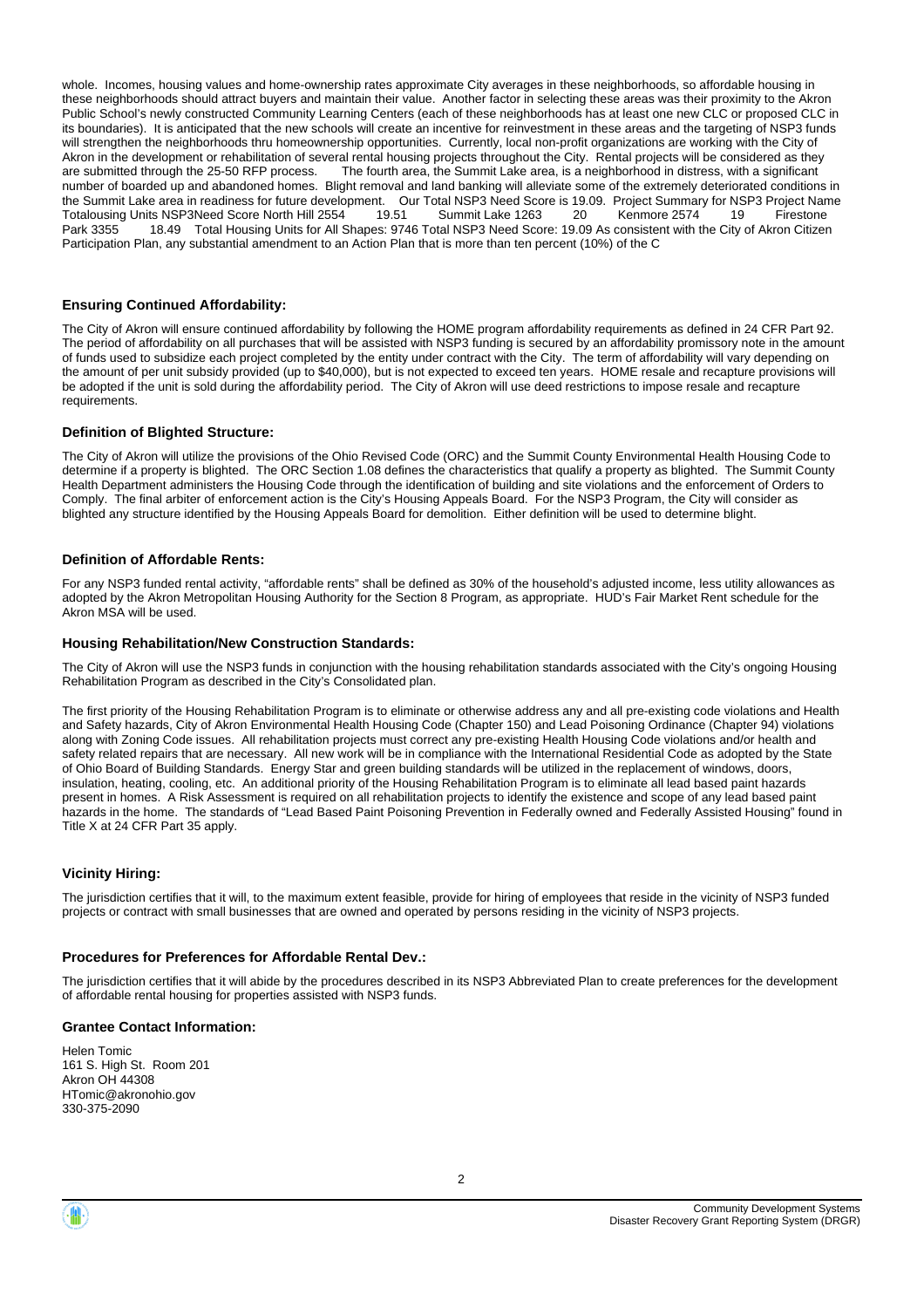## **Project Summary**

| Project# | <b>Project Title</b>      | <b>Grantee Activity #</b>       | <b>Activity Title</b>                |
|----------|---------------------------|---------------------------------|--------------------------------------|
| 1        | Landbank-Acquisition      | NSP3 ACQUISITION                | Landbank-Acquisition                 |
|          |                           | <b>NSP3 DISPOSITION</b>         | <b>Acquisition-Disposition Costs</b> |
|          |                           | NSP3_PROJECT DELIVERY           | <b>Project Delivery</b>              |
| 2        | Redevelopment - New       | NSP3 NEW<br><b>CONSTRUCTION</b> | Redevelopment - New Construction     |
| 3        | <b>Demolition</b>         | <b>NSP3 DEMOLITION</b>          | Demolition                           |
| 4        | <b>Rehabilitation</b>     | NSP3 REHABILITATION             | Rehabilitation                       |
| 5        | Housing for Low Income    | NSP3 25-50 DISPOSITION          | 25-50 Disposition Costs              |
|          |                           | NSP3 25-50 SET ASIDE            | 25-50 Set-Aside                      |
| 6        | Administration            | NSP3 ADMIN                      | NSP3 General Administration          |
| 9999     | <b>Restricted Balance</b> | No activities in this project   |                                      |

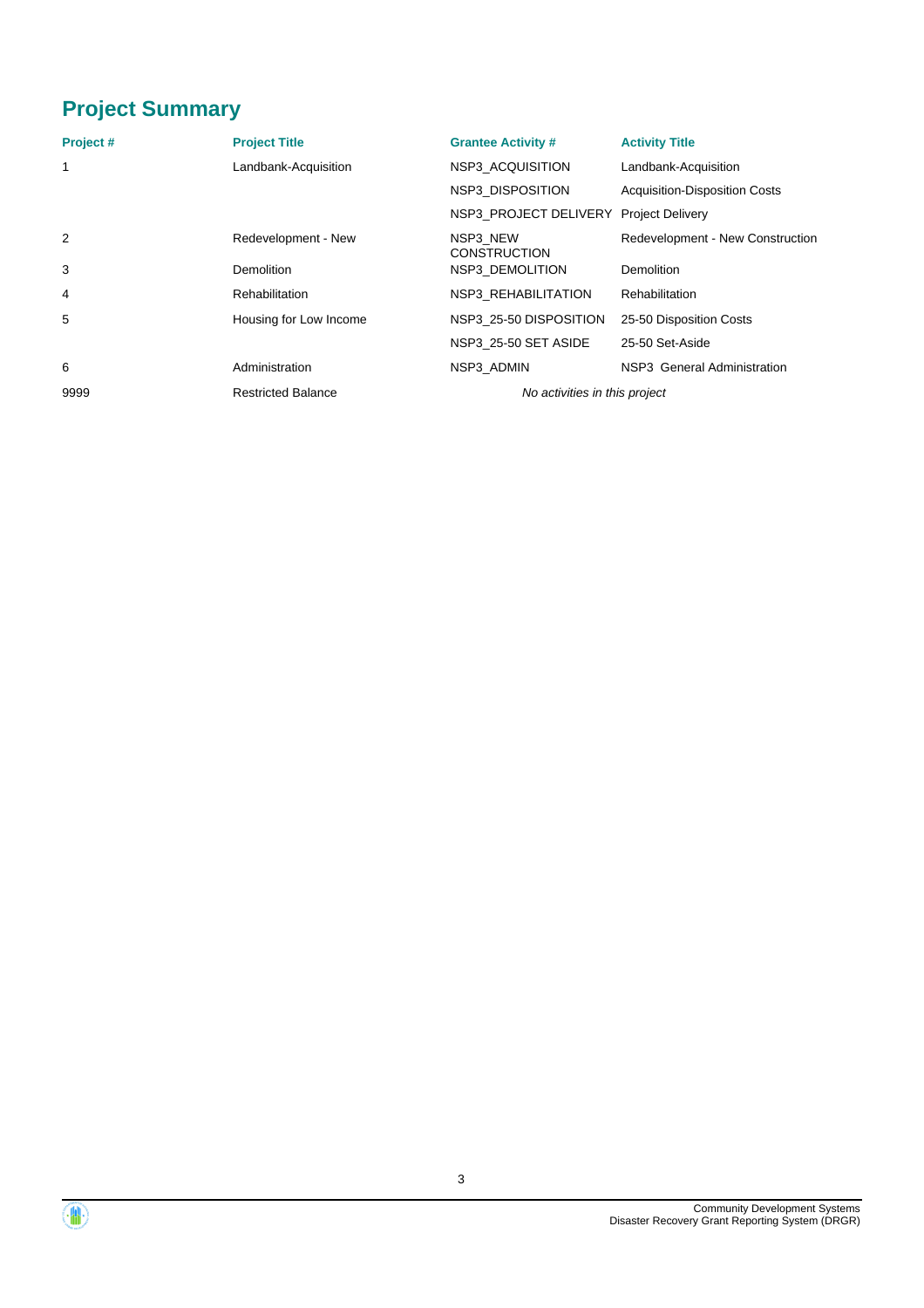## **Activities**

## **Project # / 1 / Landbank-Acquisition**

| <b>Grantee Activity Number:</b><br><b>Activity Title:</b>    | <b>NSP3_ACQUISITION</b><br><b>Landbank-Acquisition</b> |              |
|--------------------------------------------------------------|--------------------------------------------------------|--------------|
| <b>Activity Type:</b>                                        | <b>Activity Status:</b>                                |              |
| Acquisition - general                                        | Under Way                                              |              |
| <b>Project Number:</b>                                       | <b>Project Title:</b>                                  |              |
| 1                                                            | Landbank-Acquisition                                   |              |
| <b>Projected Start Date:</b>                                 | <b>Projected End Date:</b>                             |              |
| 06/01/2011                                                   | 12/31/2016                                             |              |
| <b>Project Draw Block by HUD:</b>                            | Project Draw Block Date by HUD:                        |              |
| Not Blocked                                                  |                                                        |              |
| <b>Activity Draw Block by HUD:</b>                           | <b>Activity Draw Block Date by HUD:</b>                |              |
| Not Blocked                                                  |                                                        |              |
| <b>Block Drawdown By Grantee:</b>                            | <b>Total Budget:</b>                                   | \$344,032.62 |
| Not Blocked                                                  | <b>Most Impacted and</b>                               |              |
| <b>National Objective:</b>                                   | <b>Distressed Budget:</b>                              | \$0.00       |
| LMMI: Low, Moderate and Middle Income National Objective for | <b>Other Funds:</b>                                    | \$0.00       |
| NSP Only                                                     | <b>Total Funds:</b>                                    | \$344,032.62 |

#### **Benefit Report Type:**

Area Benefit (Census)

| <b>Proposed Beneficiaries</b>     | <b>Total</b> | Low          | <b>Mod</b> | Low/Mod% |
|-----------------------------------|--------------|--------------|------------|----------|
| # of Permanent Jobs Created       |              |              |            | 0.0      |
| <b>Proposed Accomplishments</b>   |              | <b>Total</b> |            |          |
| # of Singlefamily Units           | 19           |              |            |          |
| # of Housing Units                | 19           |              |            |          |
| # of Parcels acquired voluntarily | 19           |              |            |          |
| # of Properties                   | 19           |              |            |          |
| <b>LMI%:</b>                      |              |              |            |          |

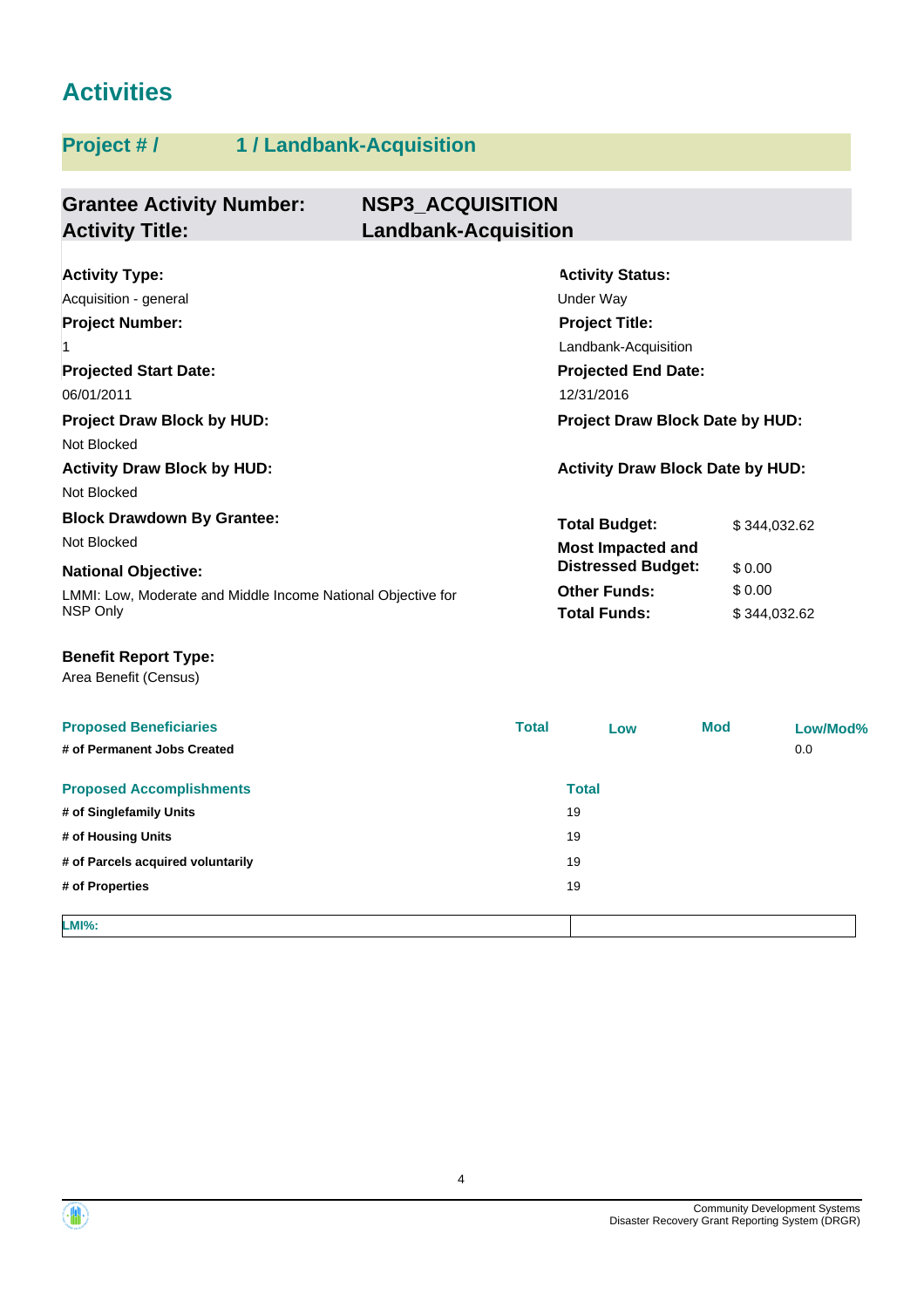#### **Activity is being carried out by**

No

#### **Organization carrying out Activity:**

City of Akron, Ohio

#### **Proposed budgets for organizations carrying out Activity:**

| <b>Responsible Organization</b> | <b>Organization Type</b> | <b>Proposed Budget</b> |
|---------------------------------|--------------------------|------------------------|
| City of Akron, Ohio             | Unknown                  | \$344.032.62           |

#### **Location Description:**

Kenmore/Summit Lake: 242 W. Crosier St, 110 Lake St, 770 Saxon Av,2164 15th St, SW, 158 W. Miller Av, 158 Lake St, 987 Indian Tr, 311 Vincent St & VL-Theodore St, 289 Lloyd St, 935 Indian Trail, 147 W. Long St, 69 W. Long St, 1750 East Av, 327 Ira Av.

North Hill: 736 Carpenter St, 207 Edward Av, 650 Garfield St, 115 Cuyahoga St, 830 N. Howard St.

#### **Activity Description:**

Purchased a total of 19 properties; 14 in the Kenmore/Summit Lake area and 5 in the North Hill area.

**Environmental Assessment:** COMPLETED

**Environmental** None

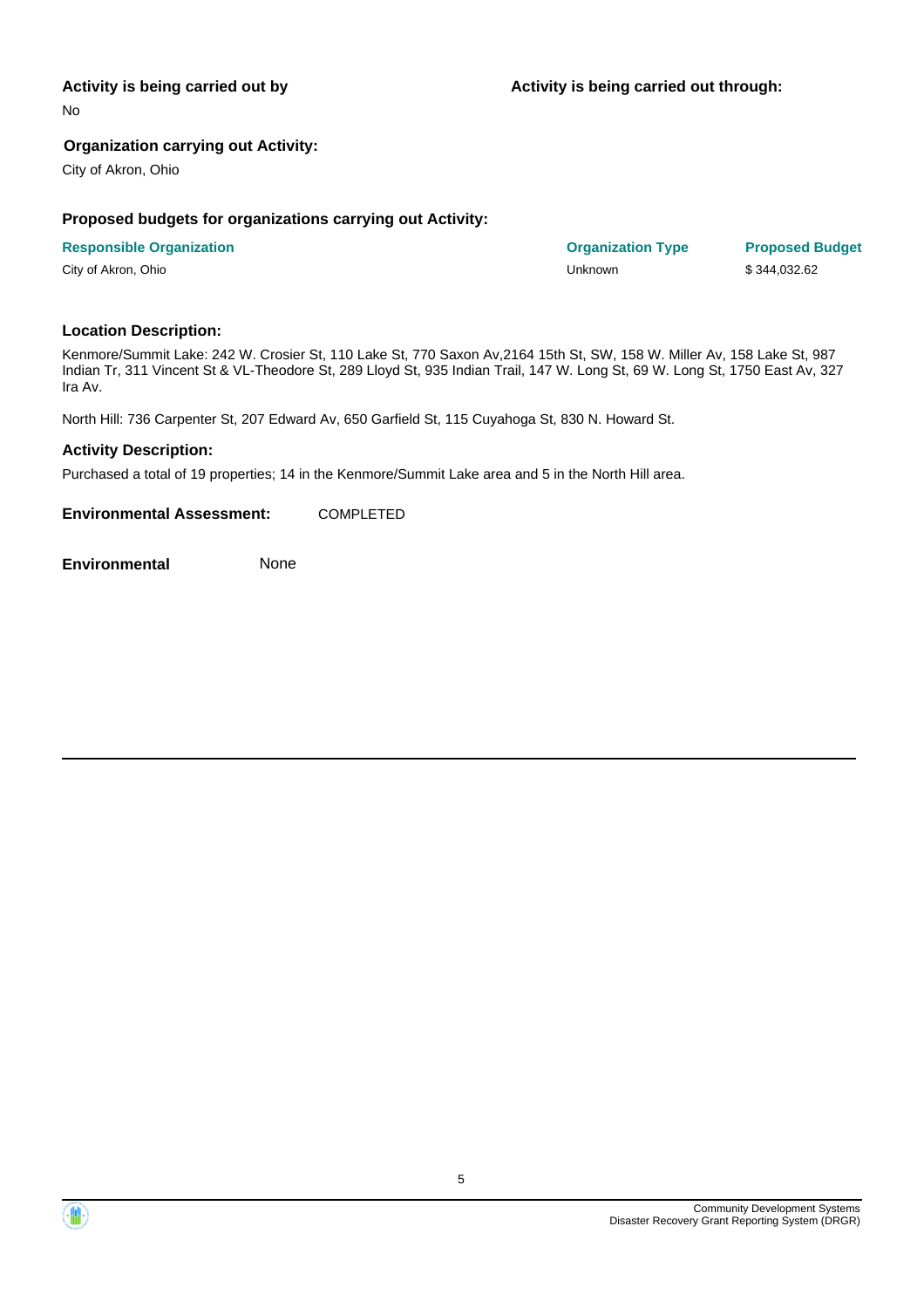# **Grantee Activity Number:**

## **NSP3\_DISPOSITION Activity Title: Acquisition-Disposition Costs**

| <b>Activity Type:</b><br><b>Disposition</b>                  | <b>Activity Status:</b><br>Under Way    |  |
|--------------------------------------------------------------|-----------------------------------------|--|
| <b>Project Number:</b>                                       | <b>Project Title:</b>                   |  |
| 1                                                            | Landbank-Acquisition                    |  |
| <b>Projected Start Date:</b>                                 | <b>Projected End Date:</b>              |  |
| 01/01/2013                                                   | 12/31/2018                              |  |
| <b>Project Draw Block by HUD:</b>                            | <b>Project Draw Block Date by HUD:</b>  |  |
| Not Blocked                                                  |                                         |  |
| <b>Activity Draw Block by HUD:</b>                           | <b>Activity Draw Block Date by HUD:</b> |  |
| Not Blocked                                                  |                                         |  |
| <b>Block Drawdown By Grantee:</b>                            | <b>Total Budget:</b><br>\$3,776.73      |  |
| Not Blocked                                                  | <b>Most Impacted and</b>                |  |
| <b>National Objective:</b>                                   | <b>Distressed Budget:</b><br>\$0.00     |  |
| LMMI: Low, Moderate and Middle Income National Objective for | <b>Other Funds:</b><br>\$0.00           |  |
| NSP Only                                                     | <b>Total Funds:</b><br>\$3,776.73       |  |

#### **Benefit Report Type:**

NA

#### **Proposed Accomplishments Total**

- **# of Singlefamily Units**
- **# of Multifamily Units**
- **# of Housing Units**
- **# of Properties**

#### **Activity is being carried out by**

No

#### **Organization carrying out Activity:**

City of Akron, Ohio

#### **Proposed budgets for organizations carrying out Activity:**

#### **Responsible Organization COVID-10 COVID-10 Organization Type Proposed Budget**

#### **Location Description:**

**Activity is being carried out through:**

| <b>Responsible Organization</b> | <b>Organization Type</b> | <b>Propose</b> |
|---------------------------------|--------------------------|----------------|
| City of Akron, Ohio             | Unknown                  | \$3,776.73     |

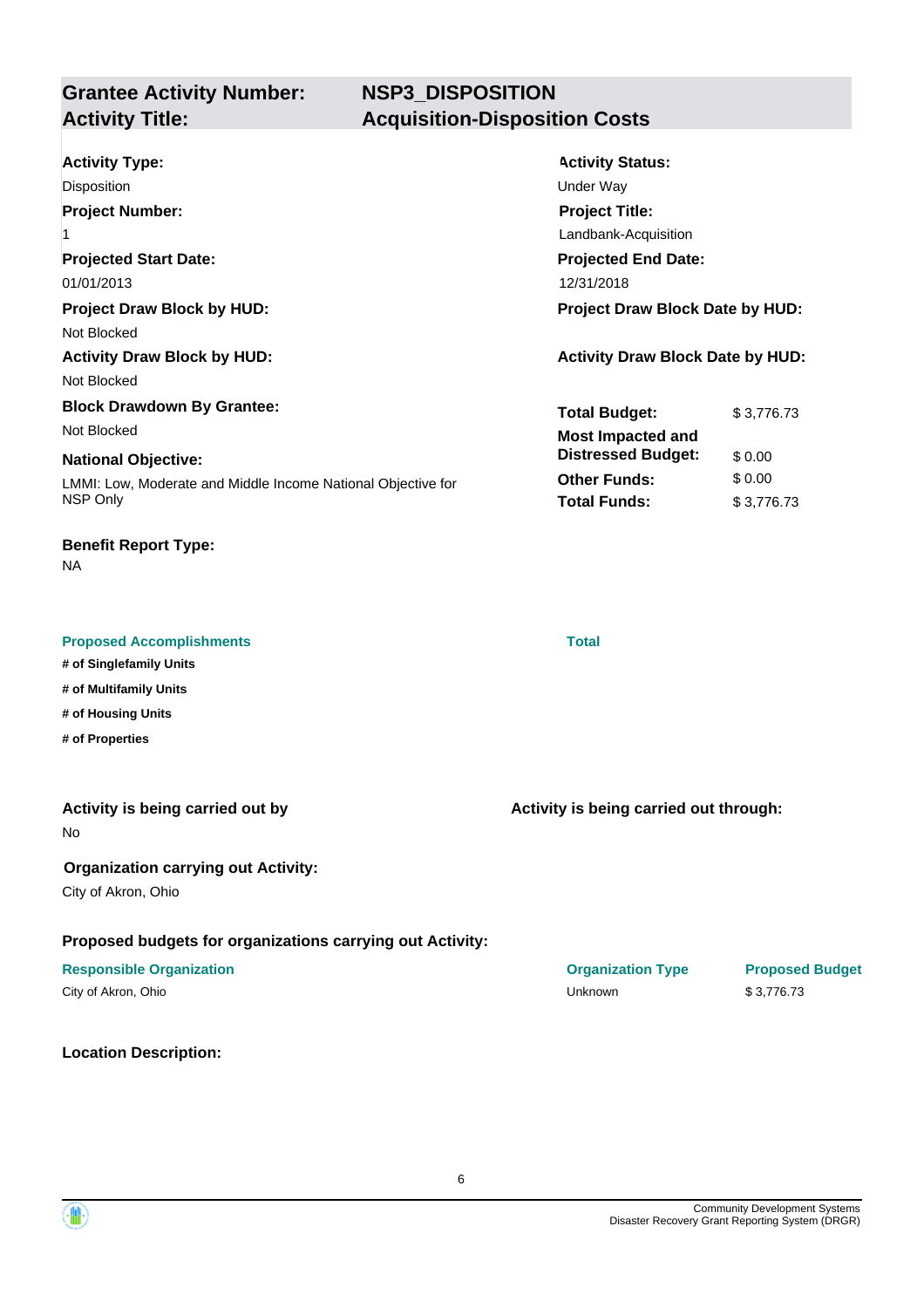All NSP-3 Project Areas in Akron, Ohio

#### **Activity Description:**

Acquisition Disposition Costs: Utilities, Security, Lawn Care, Landscaping & Miscellaneous Maintenance.

**Environmental Assessment:** COMPLETED

**Environmental** None



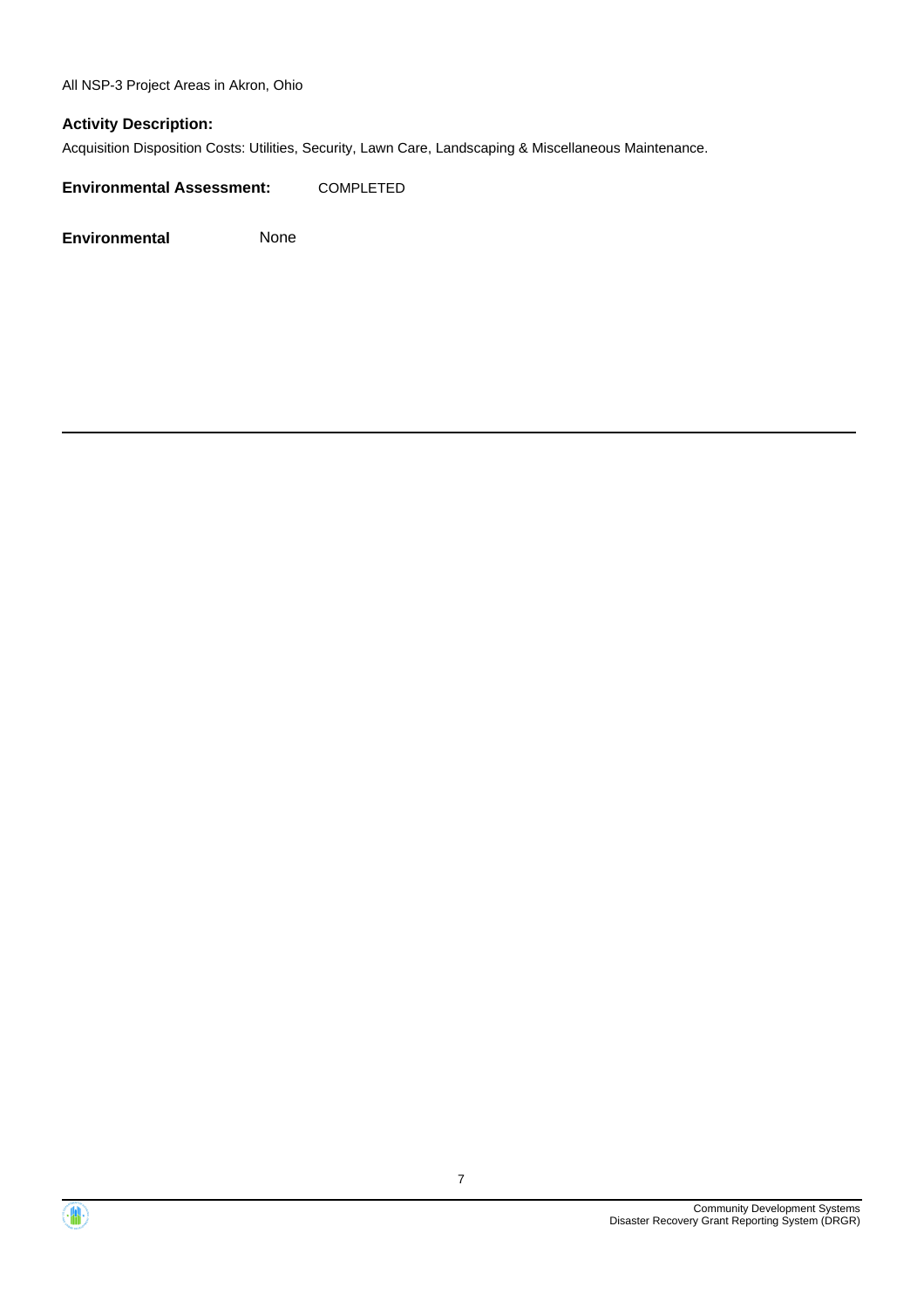**Grantee Activity Number: Activity Title: Project Delivery**

# **NSP3\_PROJECT DELIVERY**

| <b>Activity Type:</b>                                        | <b>Activity Status:</b>                 |             |
|--------------------------------------------------------------|-----------------------------------------|-------------|
| Acquisition - general                                        | Under Way                               |             |
| <b>Project Number:</b>                                       | <b>Project Title:</b>                   |             |
| 1                                                            | Landbank-Acquisition                    |             |
| <b>Projected Start Date:</b>                                 | <b>Projected End Date:</b>              |             |
| 06/01/2011                                                   | 03/08/2014                              |             |
| <b>Project Draw Block by HUD:</b>                            | <b>Project Draw Block Date by HUD:</b>  |             |
| Not Blocked                                                  |                                         |             |
| <b>Activity Draw Block by HUD:</b>                           | <b>Activity Draw Block Date by HUD:</b> |             |
| Not Blocked                                                  |                                         |             |
| <b>Block Drawdown By Grantee:</b>                            | <b>Total Budget:</b>                    | \$12,307.39 |
| Not Blocked                                                  | <b>Most Impacted and</b>                |             |
| <b>National Objective:</b>                                   | <b>Distressed Budget:</b>               | \$0.00      |
| LMMI: Low, Moderate and Middle Income National Objective for | <b>Other Funds:</b>                     | \$0.00      |
| NSP Only                                                     | <b>Total Funds:</b>                     | \$12,307.39 |
|                                                              |                                         |             |

#### **Benefit Report Type:**

NA

| <b>Proposed Beneficiaries</b>   | <b>Total</b> | Low          | <b>Mod</b> | Low/Mod% |
|---------------------------------|--------------|--------------|------------|----------|
| # of Permanent Jobs Created     |              |              |            | 0.0      |
| <b>Proposed Accomplishments</b> |              | <b>Total</b> |            |          |
| # of Singlefamily Units         |              |              |            |          |
| # of Multifamily Units          |              |              |            |          |
| # of Housing Units              |              |              |            |          |

#### **Activity is being carried out by**

No

#### **Organization carrying out Activity:**

City of Akron, Ohio

#### **Proposed budgets for organizations carrying out Activity:**

#### **Responsible Organization Organization Type Proposed Budget**

City of Akron, Ohio Unknown \$ 0.000 U

**Activity is being carried out through:**

| . .     | - - |        |
|---------|-----|--------|
| Jnknown |     | \$0.00 |
|         |     |        |

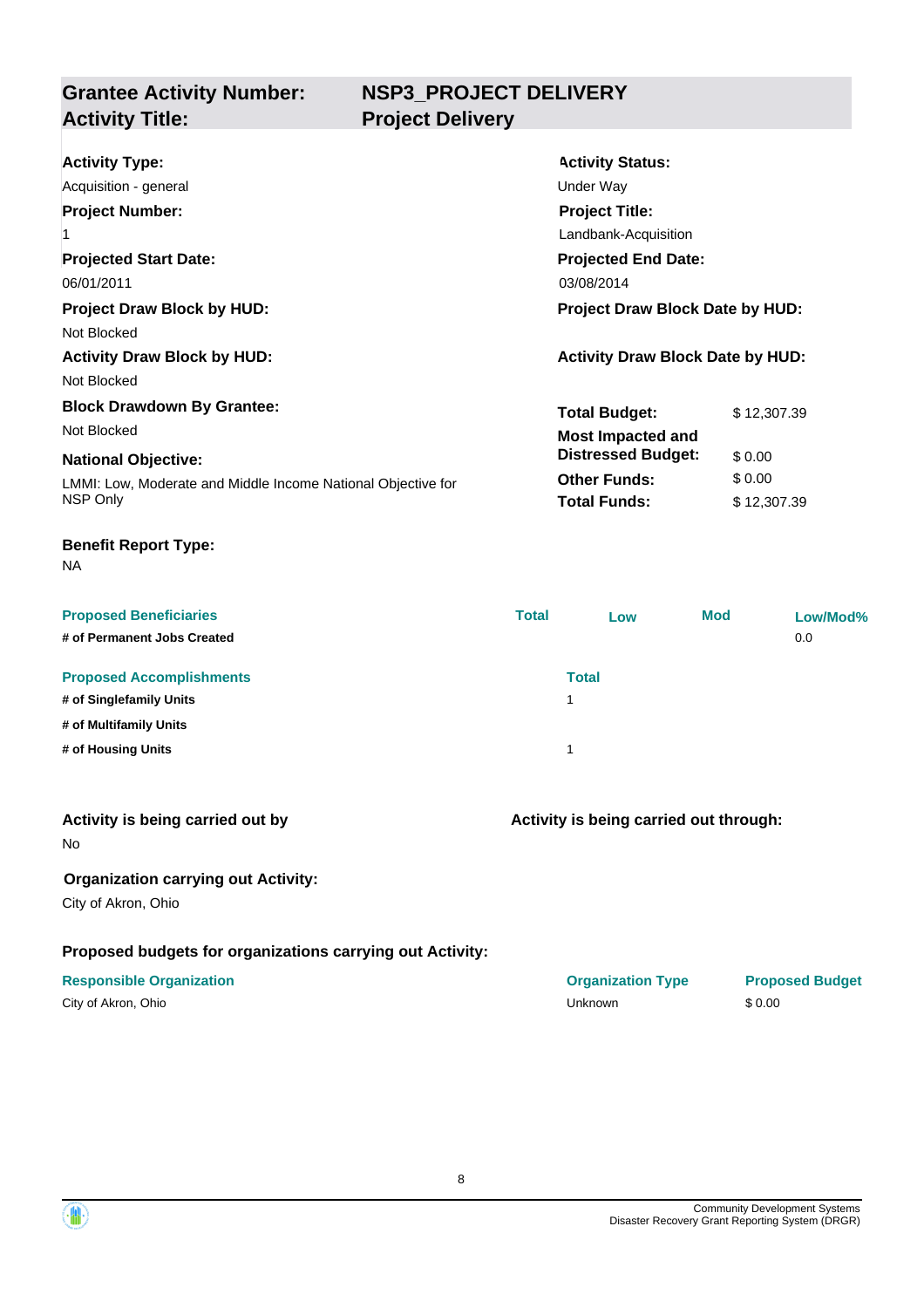#### **Location Description:**

**Activity Description:** Project Delivery costs for Acquisitions. **Environmental Assessment:** UNDERWAY

**Environmental** None

## **Project # / 2 / Redevelopment - New Construction**

| <b>Grantee Activity Number:</b> | <b>NSP3 NEW CONSTRUCTION</b>            |
|---------------------------------|-----------------------------------------|
| <b>Activity Title:</b>          | <b>Redevelopment - New Construction</b> |

| <b>Activity Type:</b>                                        | <b>Activity Status:</b>          |                                         |            |              |
|--------------------------------------------------------------|----------------------------------|-----------------------------------------|------------|--------------|
| Construction of new housing                                  |                                  | <b>Under Way</b>                        |            |              |
| <b>Project Number:</b>                                       |                                  | <b>Project Title:</b>                   |            |              |
| 2                                                            | Redevelopment - New Construction |                                         |            |              |
| <b>Projected Start Date:</b>                                 | <b>Projected End Date:</b>       |                                         |            |              |
| 06/01/2011                                                   |                                  | 12/31/2018                              |            |              |
| <b>Project Draw Block by HUD:</b>                            |                                  | Project Draw Block Date by HUD:         |            |              |
| Not Blocked                                                  |                                  |                                         |            |              |
| <b>Activity Draw Block by HUD:</b>                           |                                  | <b>Activity Draw Block Date by HUD:</b> |            |              |
| Not Blocked                                                  |                                  |                                         |            |              |
| <b>Block Drawdown By Grantee:</b>                            |                                  | <b>Total Budget:</b>                    |            | \$470,000.00 |
| Not Blocked                                                  |                                  | <b>Most Impacted and</b>                |            |              |
| <b>National Objective:</b>                                   |                                  | <b>Distressed Budget:</b>               | \$0.00     |              |
| LMMI: Low, Moderate and Middle Income National Objective for |                                  | <b>Other Funds:</b>                     |            | \$470,000.00 |
| NSP Only                                                     |                                  | <b>Total Funds:</b>                     |            | \$940,000.00 |
| <b>Benefit Report Type:</b>                                  |                                  |                                         |            |              |
| Direct (Households)                                          |                                  |                                         |            |              |
| <b>Proposed Beneficiaries</b>                                | <b>Total</b>                     | Low                                     | <b>Mod</b> | Low/Mod%     |
|                                                              |                                  |                                         |            |              |



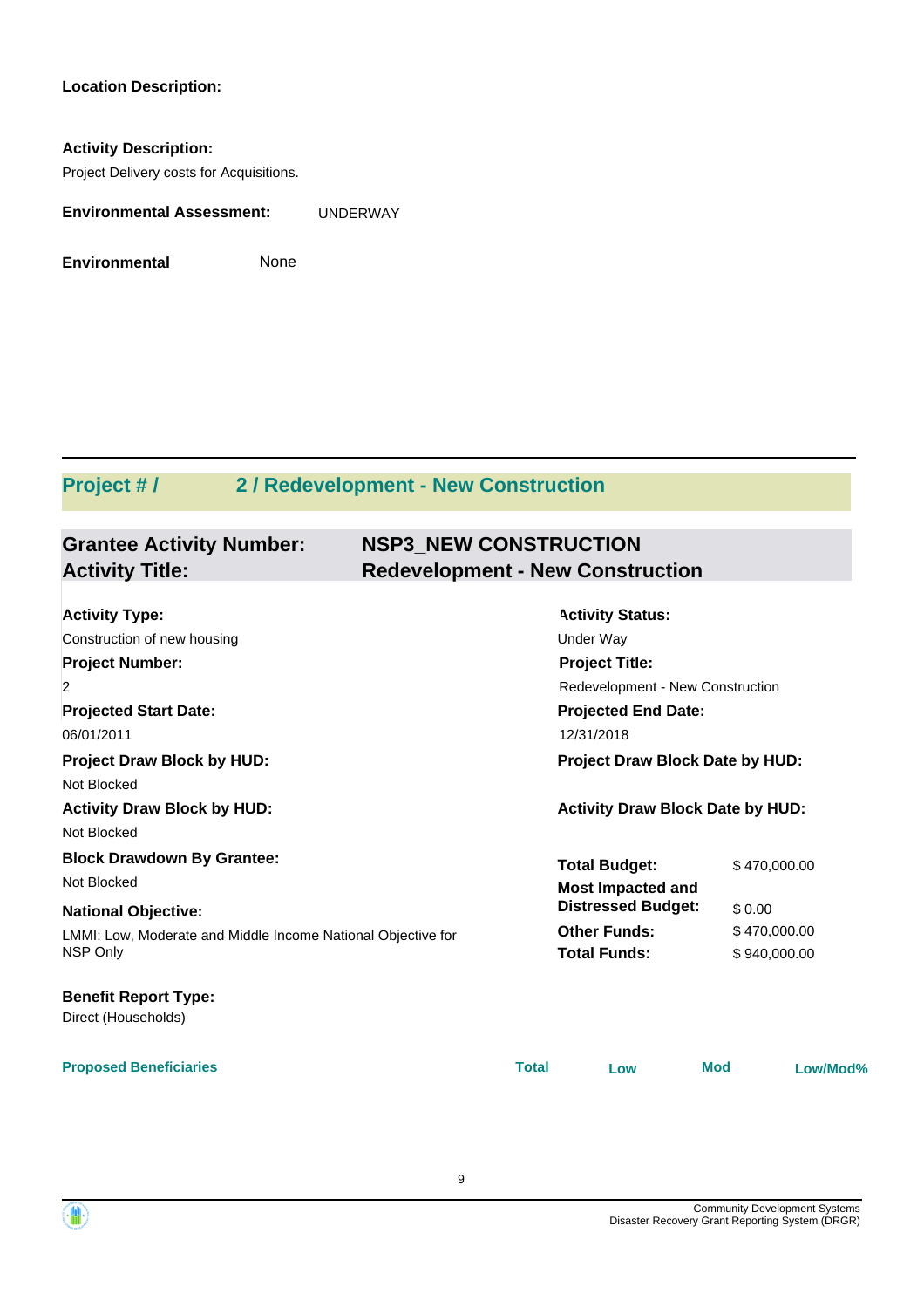| # Renter Households             |   |              | 0.0  |
|---------------------------------|---|--------------|------|
| # Owner Households              | 3 |              | 0.00 |
| # of Households                 | 3 |              | 0.00 |
| <b>Proposed Accomplishments</b> |   | <b>Total</b> |      |
| # of Singlefamily Units         |   | 4            |      |
| # of Multifamily Units          |   |              |      |
| # of Housing Units              |   | 4            |      |

| Activity is being carried out by |  |  |  |  |  |
|----------------------------------|--|--|--|--|--|
|----------------------------------|--|--|--|--|--|

No

#### **Organization carrying out Activity:**

City of Akron, Ohio

#### **Proposed budgets for organizations carrying out Activity:**

| <b>Responsible Organization</b>     | <b>Organization Type</b> | <b>Proposed Budget</b> |
|-------------------------------------|--------------------------|------------------------|
| City of Akron, Ohio                 | Unknown                  | \$470,000.00           |
| <b>Funding Source Name</b>          | <b>Matching Funds</b>    | <b>Funding Amount</b>  |
| Neighborhood Stabilizatin Program 3 | No                       | \$470,000.00           |

**Activity is being carried out through:**

#### **Location Description:**

Kenmore, Summit Lake, North Hill, & Firestone Park target areas

#### **Activity Description:**

#### 24 CFR 570.201 (m)

New construction will take place in targeted areas where the impact of new homes being constructed on vacant residential lots will have the greatest impact. New homes will be affordable single-family market rate homes that will stabilize and encourage growth in the selected neighborhoods. NSP3 funds will be used to subsidize the cost of construction up to \$50,000 per new home. This activity will provide homeownership opportunities for income-qualified persons. All new homes will be constructed to meet the standard for Energy Star Qualified New Homes.

**Environmental Assessment:** COMPLETED

**Environmental** None

## **Project # / 3 / Demolition**

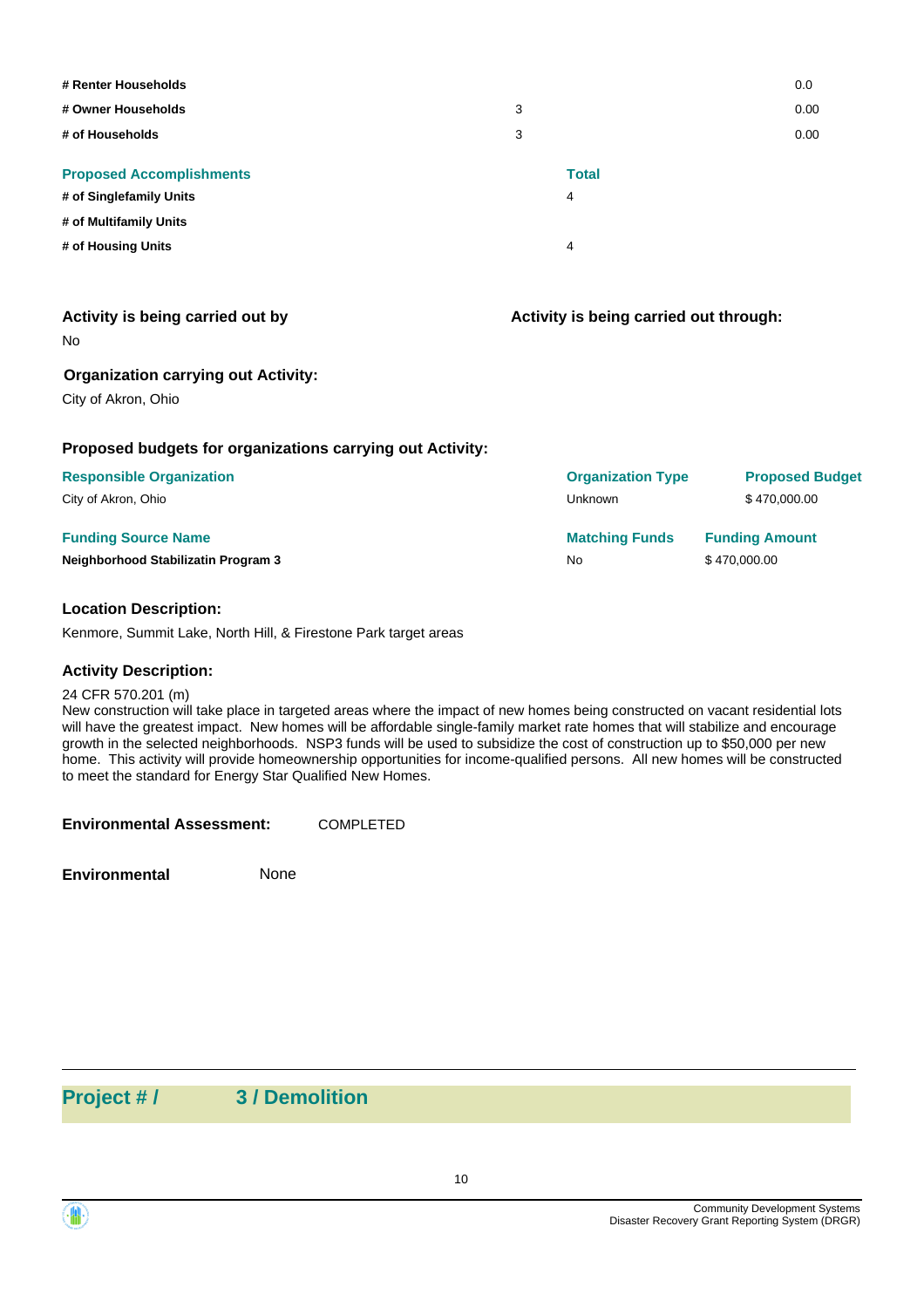**NSP3\_DEMOLITION**

**Grantee Activity Number: Activity Title: Demolition**

| <b>Activity Type:</b>                                             | <b>Activity Status:</b>                  |                        |  |  |  |  |
|-------------------------------------------------------------------|------------------------------------------|------------------------|--|--|--|--|
| <b>Clearance and Demolition</b>                                   | Under Way                                |                        |  |  |  |  |
| <b>Project Number:</b>                                            | <b>Project Title:</b>                    |                        |  |  |  |  |
| 3                                                                 | Demolition                               |                        |  |  |  |  |
| <b>Projected Start Date:</b>                                      | <b>Projected End Date:</b>               |                        |  |  |  |  |
| 06/01/2011                                                        | 12/31/2017                               |                        |  |  |  |  |
| <b>Project Draw Block by HUD:</b>                                 | Project Draw Block Date by HUD:          |                        |  |  |  |  |
| Not Blocked                                                       |                                          |                        |  |  |  |  |
| <b>Activity Draw Block by HUD:</b>                                | <b>Activity Draw Block Date by HUD:</b>  |                        |  |  |  |  |
| Not Blocked                                                       |                                          |                        |  |  |  |  |
| <b>Block Drawdown By Grantee:</b>                                 | <b>Total Budget:</b>                     | \$496,330.81           |  |  |  |  |
| Not Blocked                                                       | <b>Most Impacted and</b>                 |                        |  |  |  |  |
| <b>National Objective:</b>                                        | <b>Distressed Budget:</b>                | \$0.00                 |  |  |  |  |
| LMMI: Low, Moderate and Middle Income National Objective for      | <b>Other Funds:</b>                      | \$0.00                 |  |  |  |  |
| NSP Only                                                          | <b>Total Funds:</b>                      | \$496,330.81           |  |  |  |  |
| <b>Benefit Report Type:</b><br>Area Benefit (Census)              |                                          |                        |  |  |  |  |
| <b>Proposed Accomplishments</b>                                   | <b>Total</b>                             |                        |  |  |  |  |
| # of Properties                                                   | 60                                       |                        |  |  |  |  |
| <b>LMI%:</b>                                                      |                                          |                        |  |  |  |  |
| Activity is being carried out by                                  | Activity is being carried out through:   |                        |  |  |  |  |
| Yes                                                               | <b>Grantee Employees and Contractors</b> |                        |  |  |  |  |
| <b>Organization carrying out Activity:</b><br>City of Akron, Ohio |                                          |                        |  |  |  |  |
| Proposed budgets for organizations carrying out Activity:         |                                          |                        |  |  |  |  |
| <b>Responsible Organization</b>                                   | <b>Organization Type</b>                 | <b>Proposed Budget</b> |  |  |  |  |
| City of Akron, Ohio                                               | Unknown                                  | \$496,330.81           |  |  |  |  |
|                                                                   |                                          |                        |  |  |  |  |

#### **Location Description:**

Kenmore, Summit Lake, North Hill, & Firestone Park (Area or possible areas of greatest need where activity is being undertaken) Summit Lake or other areas as necessary



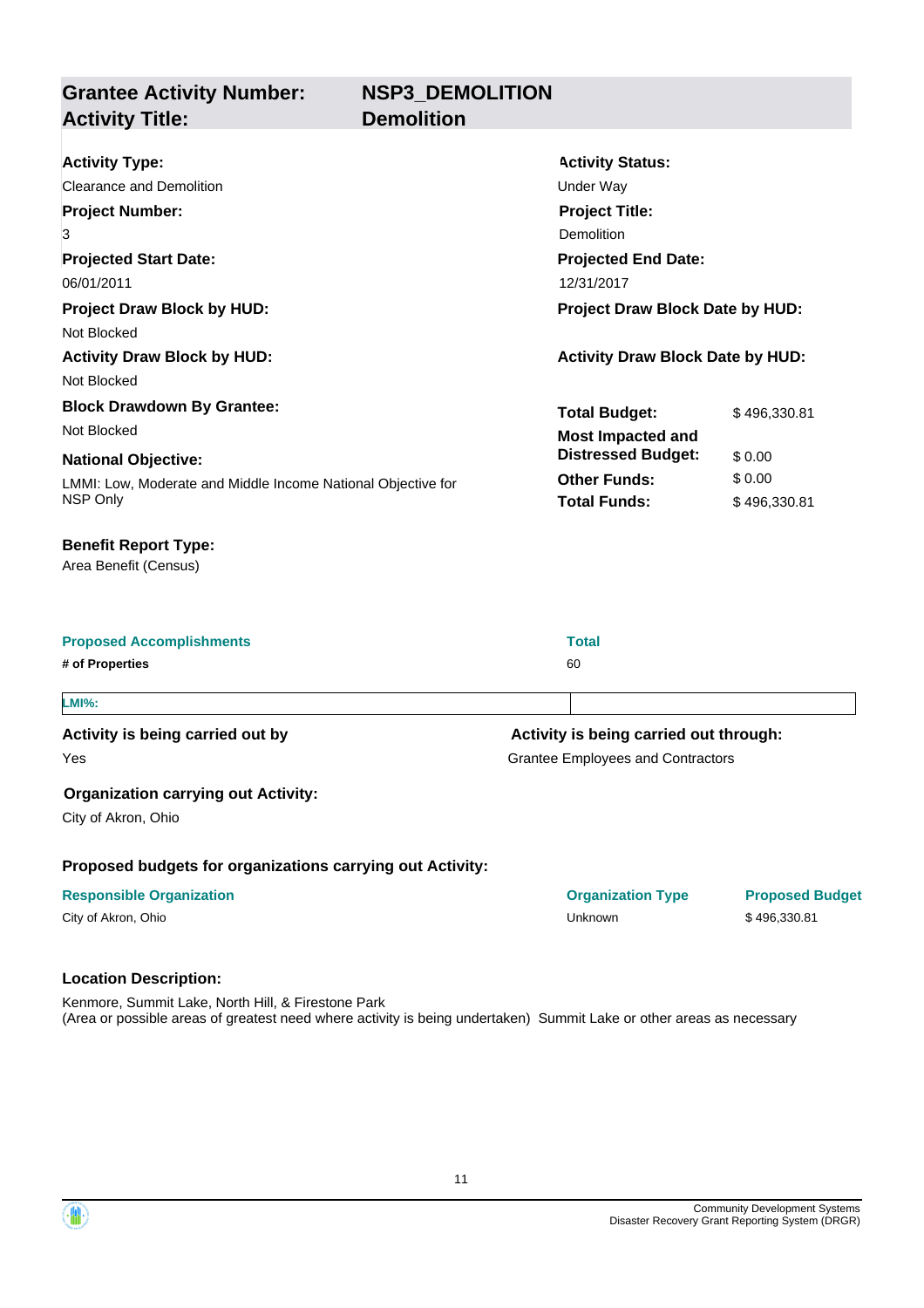#### **Activity Description:**

(Area or possible areas of greatest need where activity is being undertaken) Summit Lake or other areas as necessary 24 CFR 570.201 (d)

The City of Akron will expend NSP3 funds to demolish blighted structures that have either been foreclosed or abandoned, including property not acquired by the City. The City will utilize its established Housing Advisory Board procedures for the removal of abandoned structures that are too deteriorated to repair. In some instances, the City will be purchasing the home prior to demolition. These demolition activities will have an immediate impact by removing blighting influences.

#### REQUEST FOR WAIVER OF TEN PERCENT RULE FOR DEMOLITION

The proposed demolition budget exceeds the ten percent maximum under HERA sections 2301(c)(4)(C) and (D). The City of Akron is requesting a waiver from HUD and the Secretary due to the existing local market conditions in the Summit Lake neighborhood (one of the four targeted areas of greatest need), which has been especially hard hit by foreclosures and abandonment. In 2010, a City housing survey in this targeted area assigned structural condition ratings to each structure in the area. Structures were assigned ratings of "sound", exhibiting minor deficiencies, major deficiencies or substandard. Of 849 structures, 495 were rated as having major deficiencies or being substandard. Less than 10% of the structures were rated "sound". Nearly 1 out of every 5 homes in this neighborhood is vacant (150 out of 849 structures, or 18% of the homes at the time of the survey). Due to these existing conditions, the City is requesting a waiver of the ten percent maximum.

| <b>Environmental Assessment:</b> | <b>UNDERWAY</b> |
|----------------------------------|-----------------|
|----------------------------------|-----------------|

**Environmental** None

### **Project # / 4 / Rehabilitation**

#### **Grantee Activity Number: NSP3\_REHABILITATION Activity Title: Rehabilitation**

| <b>Activity Type:</b>                                   | <b>Activity Status:</b>                 |              |  |  |
|---------------------------------------------------------|-----------------------------------------|--------------|--|--|
| Rehabilitation/reconstruction of residential structures | Under Way                               |              |  |  |
| <b>Project Number:</b>                                  | <b>Project Title:</b>                   |              |  |  |
| 4                                                       | Rehabilitation                          |              |  |  |
| <b>Projected Start Date:</b>                            | <b>Projected End Date:</b>              |              |  |  |
| 06/01/2011                                              | 12/31/2015                              |              |  |  |
| <b>Project Draw Block by HUD:</b>                       | Project Draw Block Date by HUD:         |              |  |  |
| Not Blocked                                             |                                         |              |  |  |
| <b>Activity Draw Block by HUD:</b>                      | <b>Activity Draw Block Date by HUD:</b> |              |  |  |
| Not Blocked                                             |                                         |              |  |  |
| <b>Block Drawdown By Grantee:</b>                       | <b>Total Budget:</b>                    | \$522,500.00 |  |  |
| Not Blocked                                             | <b>Most Impacted and</b>                |              |  |  |
| <b>National Objective:</b>                              | <b>Distressed Budget:</b>               | \$0.00       |  |  |

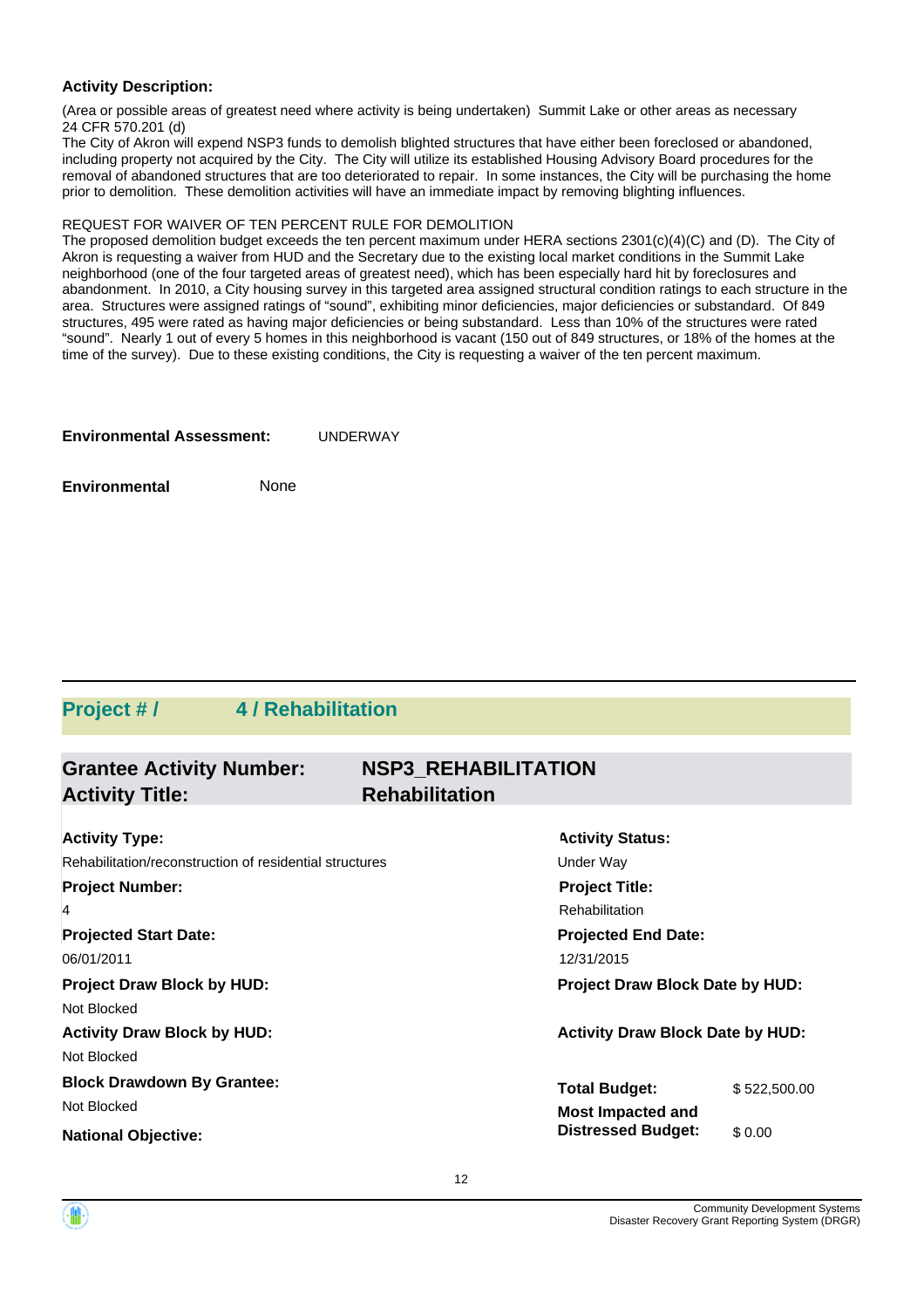LMMI: Low, Moderate and Middle Income National Objective for NSP Only **Other Funds:** \$ 0.00 **Total Funds:** \$522,500.00

#### **Benefit Report Type:**

Direct (Households)

| # Renter Households<br>3<br>3<br>100.00<br># Owner Households<br>2<br>1<br>1<br>100.00<br>5<br># of Households<br>1<br>4<br>100.00<br><b>Proposed Accomplishments</b><br><b>Total</b><br>5<br># of Singlefamily Units<br># of Multifamily Units<br>5<br># of Housing Units<br># of Elevated Structures<br># of Substantially Rehabilitated Units<br>5<br># ELI Households (0-30% AMI)<br>1<br>Activity funds eligible for DREF (Ike Only)<br>#Units ¿ other green<br>#Units deconstructed<br>5<br>#Sites re-used<br>#Units exceeding Energy Star<br>#Units with bus/rail access<br>5<br>#Low flow showerheads<br>#Low flow toilets<br>4<br>#Units with solar panels<br>$\overline{c}$<br>#Dishwashers replaced<br>#Clothes washers replaced<br>#Refrigerators replaced<br>5<br>#Light fixtures (outdoors) replaced<br>13<br>#Light Fixtures (indoors) replaced<br>25<br>#Replaced hot water heaters<br>4<br>5<br>#Replaced thermostats<br>#Efficient AC added/replaced<br>5<br>#High efficiency heating plants<br>4<br>#Additional Attic/Roof Insulation<br>5<br>#Energy Star Replacement Windows<br>56<br># of Properties<br>5 | <b>Proposed Beneficiaries</b> | <b>Total</b> | Low | <b>Mod</b> | Low/Mod% |
|---------------------------------------------------------------------------------------------------------------------------------------------------------------------------------------------------------------------------------------------------------------------------------------------------------------------------------------------------------------------------------------------------------------------------------------------------------------------------------------------------------------------------------------------------------------------------------------------------------------------------------------------------------------------------------------------------------------------------------------------------------------------------------------------------------------------------------------------------------------------------------------------------------------------------------------------------------------------------------------------------------------------------------------------------------------------------------------------------------------------------------|-------------------------------|--------------|-----|------------|----------|
|                                                                                                                                                                                                                                                                                                                                                                                                                                                                                                                                                                                                                                                                                                                                                                                                                                                                                                                                                                                                                                                                                                                                 |                               |              |     |            |          |
|                                                                                                                                                                                                                                                                                                                                                                                                                                                                                                                                                                                                                                                                                                                                                                                                                                                                                                                                                                                                                                                                                                                                 |                               |              |     |            |          |
|                                                                                                                                                                                                                                                                                                                                                                                                                                                                                                                                                                                                                                                                                                                                                                                                                                                                                                                                                                                                                                                                                                                                 |                               |              |     |            |          |
|                                                                                                                                                                                                                                                                                                                                                                                                                                                                                                                                                                                                                                                                                                                                                                                                                                                                                                                                                                                                                                                                                                                                 |                               |              |     |            |          |
|                                                                                                                                                                                                                                                                                                                                                                                                                                                                                                                                                                                                                                                                                                                                                                                                                                                                                                                                                                                                                                                                                                                                 |                               |              |     |            |          |
|                                                                                                                                                                                                                                                                                                                                                                                                                                                                                                                                                                                                                                                                                                                                                                                                                                                                                                                                                                                                                                                                                                                                 |                               |              |     |            |          |
|                                                                                                                                                                                                                                                                                                                                                                                                                                                                                                                                                                                                                                                                                                                                                                                                                                                                                                                                                                                                                                                                                                                                 |                               |              |     |            |          |
|                                                                                                                                                                                                                                                                                                                                                                                                                                                                                                                                                                                                                                                                                                                                                                                                                                                                                                                                                                                                                                                                                                                                 |                               |              |     |            |          |
|                                                                                                                                                                                                                                                                                                                                                                                                                                                                                                                                                                                                                                                                                                                                                                                                                                                                                                                                                                                                                                                                                                                                 |                               |              |     |            |          |
|                                                                                                                                                                                                                                                                                                                                                                                                                                                                                                                                                                                                                                                                                                                                                                                                                                                                                                                                                                                                                                                                                                                                 |                               |              |     |            |          |
|                                                                                                                                                                                                                                                                                                                                                                                                                                                                                                                                                                                                                                                                                                                                                                                                                                                                                                                                                                                                                                                                                                                                 |                               |              |     |            |          |
|                                                                                                                                                                                                                                                                                                                                                                                                                                                                                                                                                                                                                                                                                                                                                                                                                                                                                                                                                                                                                                                                                                                                 |                               |              |     |            |          |
|                                                                                                                                                                                                                                                                                                                                                                                                                                                                                                                                                                                                                                                                                                                                                                                                                                                                                                                                                                                                                                                                                                                                 |                               |              |     |            |          |
|                                                                                                                                                                                                                                                                                                                                                                                                                                                                                                                                                                                                                                                                                                                                                                                                                                                                                                                                                                                                                                                                                                                                 |                               |              |     |            |          |
|                                                                                                                                                                                                                                                                                                                                                                                                                                                                                                                                                                                                                                                                                                                                                                                                                                                                                                                                                                                                                                                                                                                                 |                               |              |     |            |          |
|                                                                                                                                                                                                                                                                                                                                                                                                                                                                                                                                                                                                                                                                                                                                                                                                                                                                                                                                                                                                                                                                                                                                 |                               |              |     |            |          |
|                                                                                                                                                                                                                                                                                                                                                                                                                                                                                                                                                                                                                                                                                                                                                                                                                                                                                                                                                                                                                                                                                                                                 |                               |              |     |            |          |
|                                                                                                                                                                                                                                                                                                                                                                                                                                                                                                                                                                                                                                                                                                                                                                                                                                                                                                                                                                                                                                                                                                                                 |                               |              |     |            |          |
|                                                                                                                                                                                                                                                                                                                                                                                                                                                                                                                                                                                                                                                                                                                                                                                                                                                                                                                                                                                                                                                                                                                                 |                               |              |     |            |          |
|                                                                                                                                                                                                                                                                                                                                                                                                                                                                                                                                                                                                                                                                                                                                                                                                                                                                                                                                                                                                                                                                                                                                 |                               |              |     |            |          |
|                                                                                                                                                                                                                                                                                                                                                                                                                                                                                                                                                                                                                                                                                                                                                                                                                                                                                                                                                                                                                                                                                                                                 |                               |              |     |            |          |
|                                                                                                                                                                                                                                                                                                                                                                                                                                                                                                                                                                                                                                                                                                                                                                                                                                                                                                                                                                                                                                                                                                                                 |                               |              |     |            |          |
|                                                                                                                                                                                                                                                                                                                                                                                                                                                                                                                                                                                                                                                                                                                                                                                                                                                                                                                                                                                                                                                                                                                                 |                               |              |     |            |          |
|                                                                                                                                                                                                                                                                                                                                                                                                                                                                                                                                                                                                                                                                                                                                                                                                                                                                                                                                                                                                                                                                                                                                 |                               |              |     |            |          |
|                                                                                                                                                                                                                                                                                                                                                                                                                                                                                                                                                                                                                                                                                                                                                                                                                                                                                                                                                                                                                                                                                                                                 |                               |              |     |            |          |
|                                                                                                                                                                                                                                                                                                                                                                                                                                                                                                                                                                                                                                                                                                                                                                                                                                                                                                                                                                                                                                                                                                                                 |                               |              |     |            |          |
|                                                                                                                                                                                                                                                                                                                                                                                                                                                                                                                                                                                                                                                                                                                                                                                                                                                                                                                                                                                                                                                                                                                                 |                               |              |     |            |          |
|                                                                                                                                                                                                                                                                                                                                                                                                                                                                                                                                                                                                                                                                                                                                                                                                                                                                                                                                                                                                                                                                                                                                 |                               |              |     |            |          |
|                                                                                                                                                                                                                                                                                                                                                                                                                                                                                                                                                                                                                                                                                                                                                                                                                                                                                                                                                                                                                                                                                                                                 |                               |              |     |            |          |
|                                                                                                                                                                                                                                                                                                                                                                                                                                                                                                                                                                                                                                                                                                                                                                                                                                                                                                                                                                                                                                                                                                                                 |                               |              |     |            |          |
|                                                                                                                                                                                                                                                                                                                                                                                                                                                                                                                                                                                                                                                                                                                                                                                                                                                                                                                                                                                                                                                                                                                                 |                               |              |     |            |          |
|                                                                                                                                                                                                                                                                                                                                                                                                                                                                                                                                                                                                                                                                                                                                                                                                                                                                                                                                                                                                                                                                                                                                 |                               |              |     |            |          |



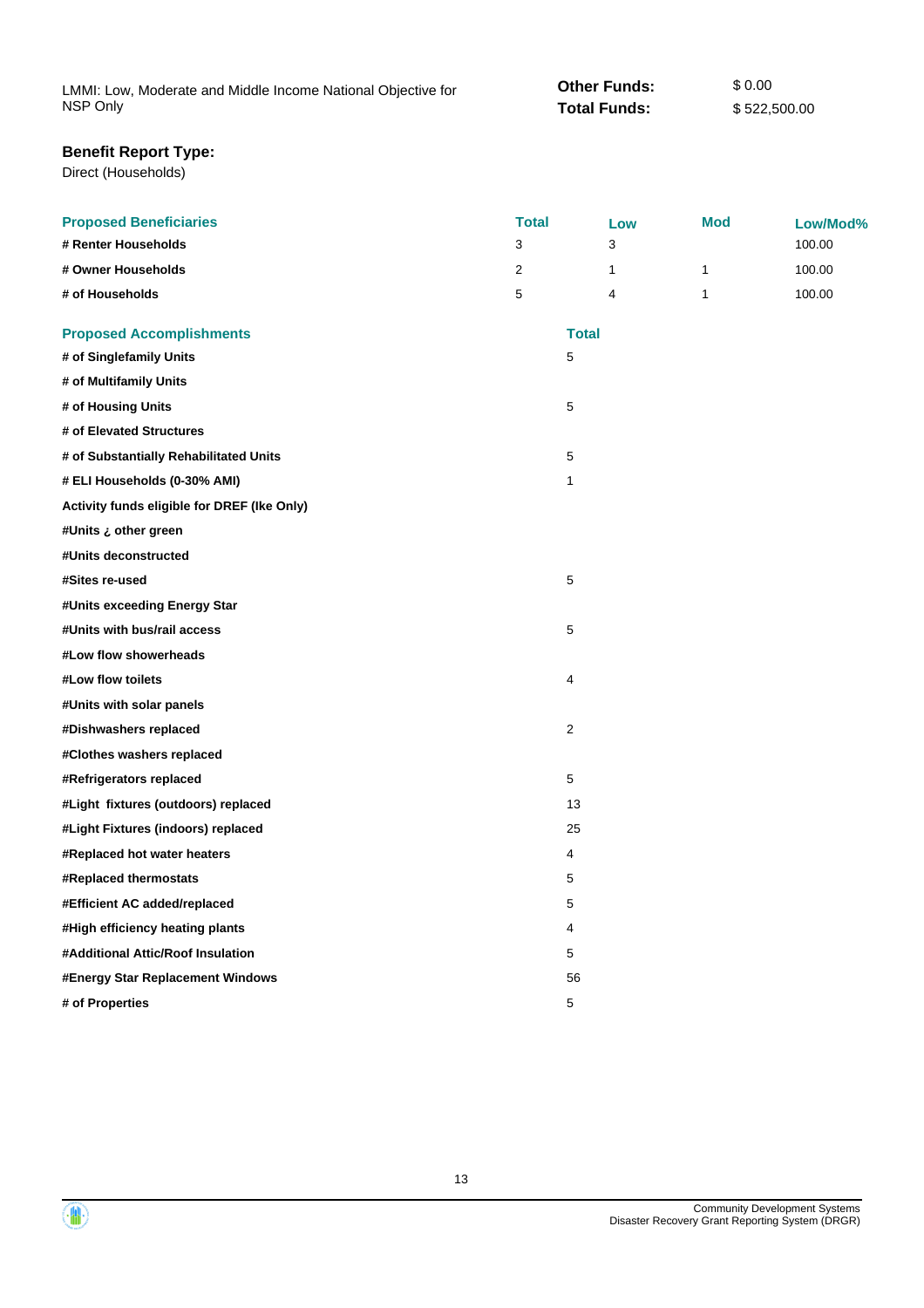#### **Activity is being carried out by**

No

#### **Organization carrying out Activity:**

City of Akron, Ohio

#### **Proposed budgets for organizations carrying out Activity:**

#### **Responsible Organization Organization Type Proposed Budget**

City of Akron, Ohio Unknown \$ 522,500.00

#### **Location Description:**

Kenmore, Summit Lake, North Hill, & Firestone Park neighborhoods

#### **Activity Description:**

#### 24 CFR 570.202

The City will be undertaking acquisition and rehabilitation of foreclosed and abandoned properties in targeted areas. The areas selected are "tipping point" areas where targeted acquisition and rehabilitation will have the greatest impact. These are typically strong neighborhoods that are beginning to be impacted by foreclosures that are creating a blighting influence. Specific foreclosed or abandoned homes will be selected whose rehabilitation and resale should have the greatest impact on surrounding properties. The City of Akron Rehabilitation Division will inspect the homes and be responsible for preparing rehabilitation specifications including specifying Energy Star replacement of typical items including doors, windows, insulation, furnaces. etc. Properties will be rehabilitated to meet HUD Housing Quality Standards and eliminate all City Environmental Health and Housing Code violations; properties will then be offered for sale for homeownership. The expected benefit to income qualified persons is homeownership in stable neighborhoods.

| <b>Environmental Assessment:</b> | <b>COMPLETED</b> |
|----------------------------------|------------------|
|                                  |                  |

**Environmental** None

### **Project # / 5 / Housing for Low Income Households**

| <b>Grantee Activity Number:</b> | <b>NSP3 25-50 DISPOSITION</b>  |
|---------------------------------|--------------------------------|
| <b>Activity Title:</b>          | <b>25-50 Disposition Costs</b> |
|                                 |                                |

**Projected Start Date: Activity Type:** 01/01/2013 12/31/2016 Disposition Completed **Project Number:** 5

## **Activity Status: Project Title:** Housing for Low Income Households

**Projected End Date:**

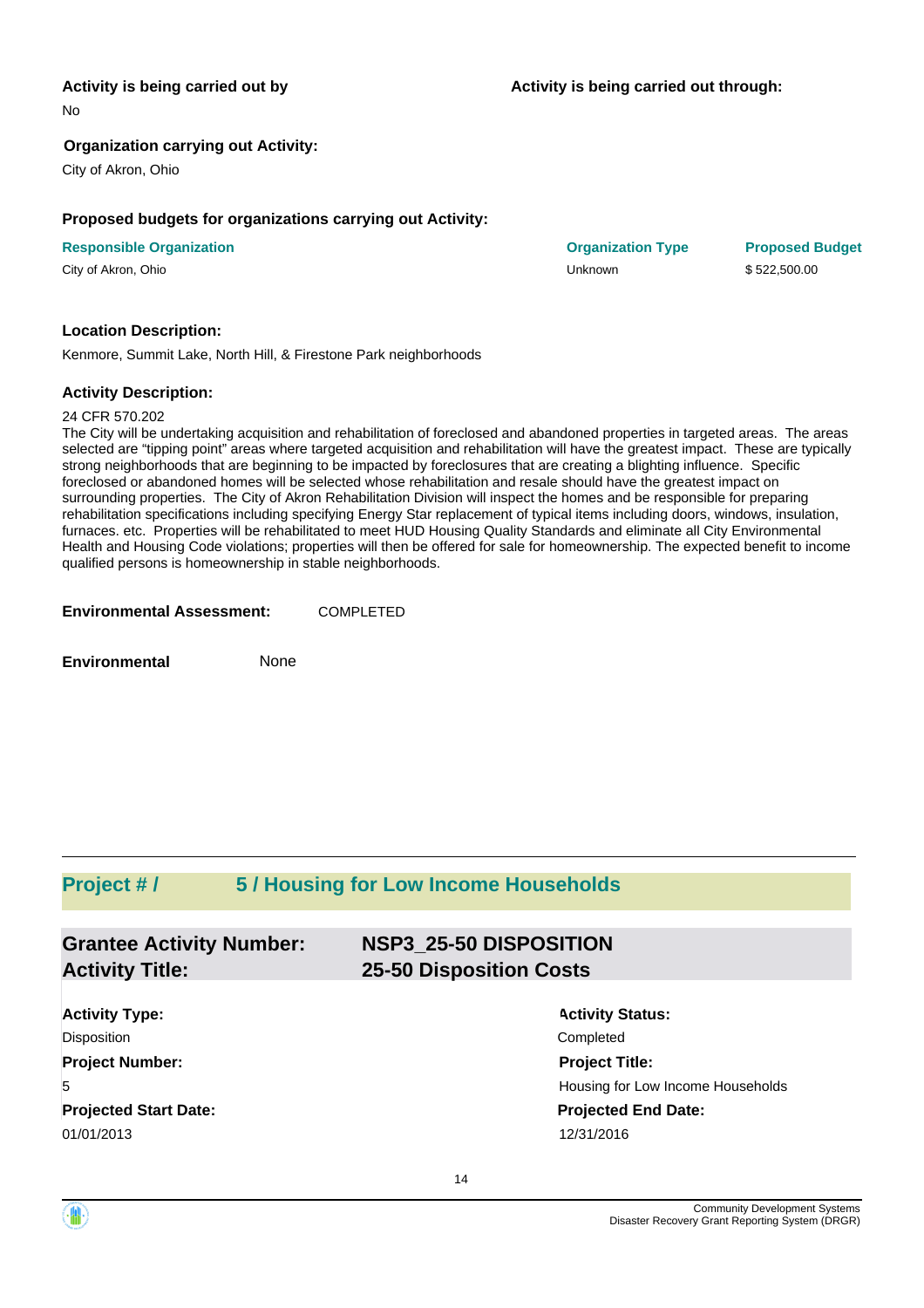| <b>Project Draw Block by HUD:</b><br>Not Blocked                                                                             |              | Project Draw Block Date by HUD:            |             |                            |
|------------------------------------------------------------------------------------------------------------------------------|--------------|--------------------------------------------|-------------|----------------------------|
| <b>Activity Draw Block by HUD:</b><br><b>Activity Draw Block Date by HUD:</b>                                                |              |                                            |             |                            |
| Not Blocked                                                                                                                  |              |                                            |             |                            |
| <b>Block Drawdown By Grantee:</b>                                                                                            |              | <b>Total Budget:</b>                       |             | \$13,592.92                |
| Not Blocked                                                                                                                  |              | <b>Most Impacted and</b>                   |             |                            |
| <b>National Objective:</b>                                                                                                   |              | <b>Distressed Budget:</b>                  |             | \$0.00                     |
| LMMI: Low, Moderate and Middle Income National Objective for<br>NSP Only                                                     |              | <b>Other Funds:</b><br><b>Total Funds:</b> |             | \$13,592.92<br>\$27,185.84 |
| <b>Benefit Report Type:</b><br>Area Benefit (Census)                                                                         |              |                                            |             |                            |
| <b>Proposed Beneficiaries</b>                                                                                                | <b>Total</b> | Low                                        | <b>Mod</b>  | Low/Mod%                   |
| # of Persons                                                                                                                 | 10           | 10                                         |             | 100.00                     |
| # of Permanent Jobs Created                                                                                                  |              |                                            |             | 0.0                        |
| <b>Proposed Accomplishments</b>                                                                                              |              | <b>Total</b>                               |             |                            |
| # of Singlefamily Units                                                                                                      |              |                                            |             |                            |
| # of Housing Units                                                                                                           |              |                                            |             |                            |
| # of Properties                                                                                                              |              |                                            |             |                            |
| LMI%:                                                                                                                        |              |                                            |             |                            |
| Activity is being carried out by                                                                                             |              | Activity is being carried out through:     |             |                            |
| No                                                                                                                           |              |                                            |             |                            |
| <b>Organization carrying out Activity:</b><br>City of Akron, Ohio                                                            |              |                                            |             |                            |
| Proposed budgets for organizations carrying out Activity:                                                                    |              |                                            |             |                            |
| <b>Responsible Organization</b>                                                                                              |              | <b>Organization Type</b>                   |             | <b>Proposed Budget</b>     |
| City of Akron, Ohio                                                                                                          |              | Unknown                                    |             | \$13,592.92                |
| <b>Funding Source Name</b>                                                                                                   |              | <b>Matching Funds</b>                      |             | <b>Funding Amount</b>      |
| Neighborhood Stabilizatin Program 3                                                                                          |              | No                                         | \$13,592.92 |                            |
| <b>Location Description:</b>                                                                                                 |              |                                            |             |                            |
| The 25-50 Properties in Summit Lake NSP Area in Akron, Ohio.                                                                 |              |                                            |             |                            |
| <b>Activity Description:</b>                                                                                                 |              |                                            |             |                            |
| Acquisition Disposition Costs: Utilities, Security, Lawn Care, Landscaping & Miscellaneous Maintenance for 25-50 Properties. |              |                                            |             |                            |
|                                                                                                                              |              |                                            |             |                            |

**Environmental Assessment:** EXEMPT

 $\langle \hat{\mathbf{a}} \rangle$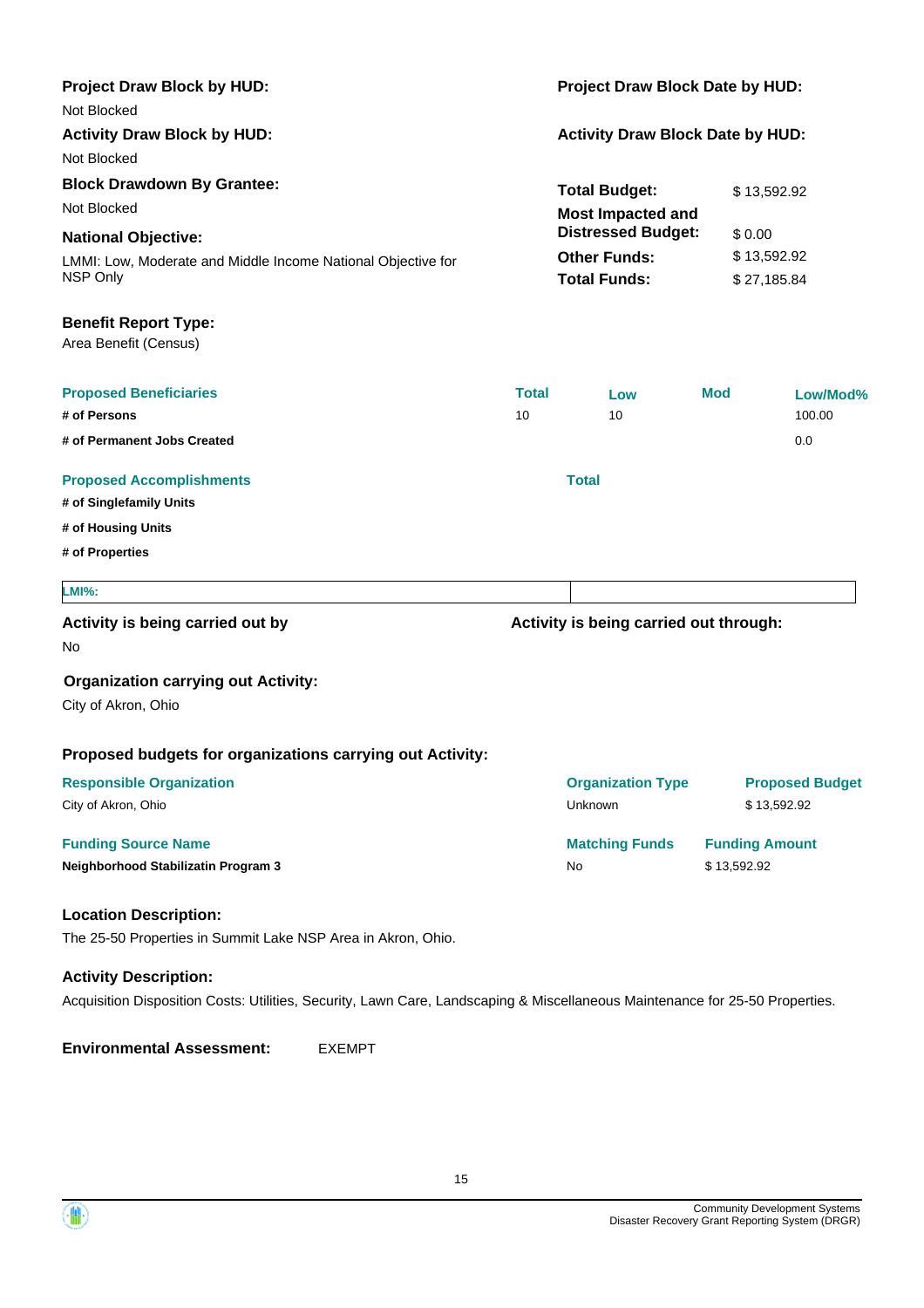| <b>Environmental</b> | None |
|----------------------|------|
|                      |      |

Community Development Systems Disaster Recovery Grant Reporting System (DRGR)

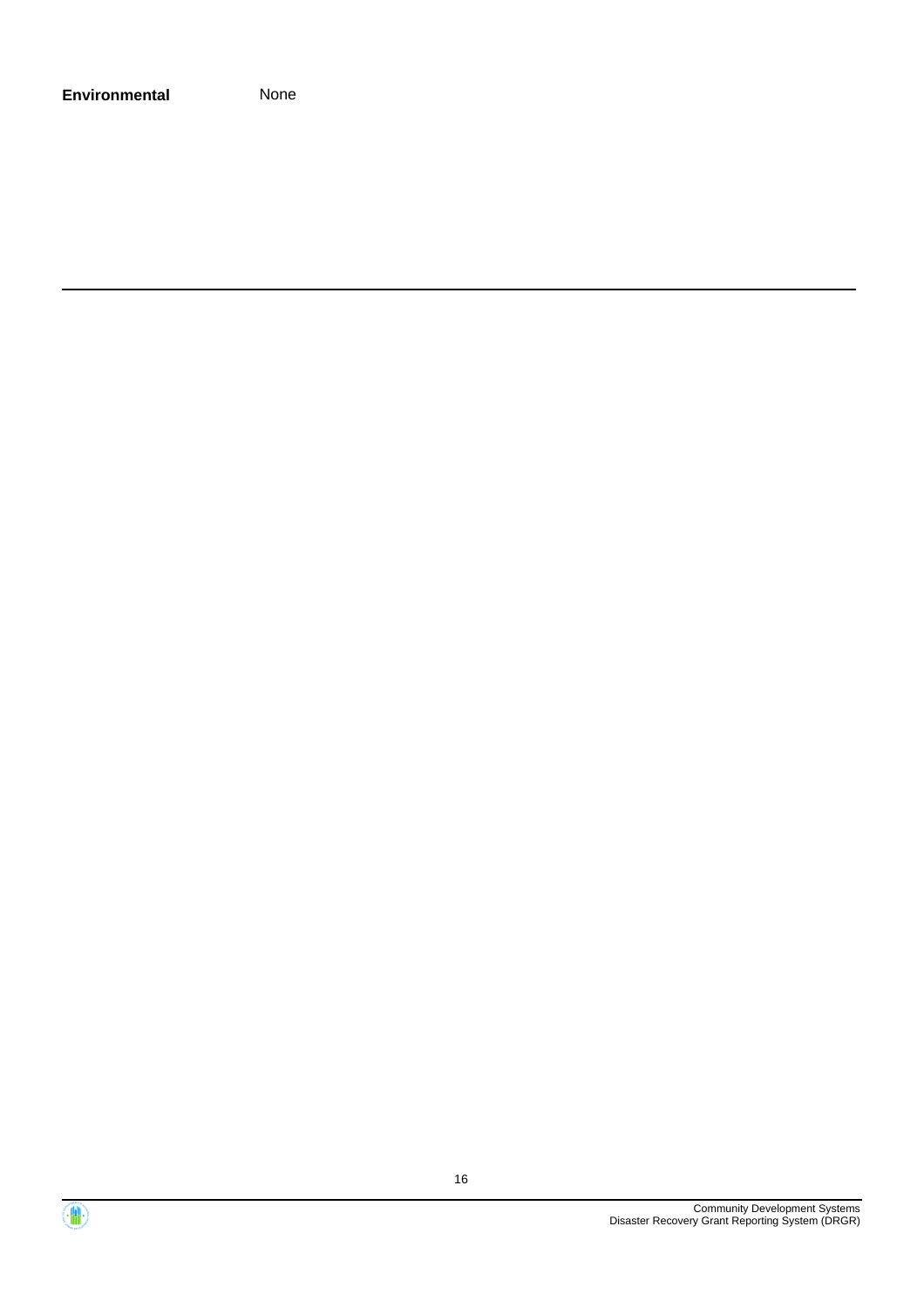**Grantee Activity Number:**

## **NSP3\_25-50 SET ASIDE Activity Title: 25-50 Set-Aside**

| <b>Activity Type:</b>                                         | <b>Activity Status:</b>                 |                |  |
|---------------------------------------------------------------|-----------------------------------------|----------------|--|
| Rehabilitation/reconstruction of residential structures       | Completed                               |                |  |
| <b>Project Number:</b>                                        | <b>Project Title:</b>                   |                |  |
| 5                                                             | Housing for Low Income Households       |                |  |
| <b>Projected Start Date:</b>                                  | <b>Projected End Date:</b>              |                |  |
| 06/01/2011                                                    | 12/31/2016                              |                |  |
| <b>Project Draw Block by HUD:</b>                             | <b>Project Draw Block Date by HUD:</b>  |                |  |
| Not Blocked                                                   |                                         |                |  |
| <b>Activity Draw Block by HUD:</b>                            | <b>Activity Draw Block Date by HUD:</b> |                |  |
| Not Blocked                                                   |                                         |                |  |
| <b>Block Drawdown By Grantee:</b>                             | <b>Total Budget:</b>                    | \$1,032,930.98 |  |
| Not Blocked                                                   | <b>Most Impacted and</b>                |                |  |
| <b>National Objective:</b>                                    | <b>Distressed Budget:</b>               | \$0.00         |  |
| LH25: Funds targeted for housing for households whose incomes | <b>Other Funds:</b>                     | \$1,032,930.98 |  |
| are at or under 50% Area Median Income.                       | <b>Total Funds:</b>                     | \$2,065,861.96 |  |

#### **Benefit Report Type:**

Direct (Households)

| <b>Proposed Beneficiaries</b>   | <b>Total</b> |              | Low | <b>Mod</b> | Low/Mod% |
|---------------------------------|--------------|--------------|-----|------------|----------|
| # Renter Households             |              |              |     |            | 0.0      |
| # Owner Households              | 10           |              | 10  |            | 100.00   |
| # of Households                 | 10           |              | 10  |            | 100.00   |
| <b>Proposed Accomplishments</b> |              | <b>Total</b> |     |            |          |
| # of Singlefamily Units         |              | 10           |     |            |          |
| # of Multifamily Units          |              |              |     |            |          |
| # of Housing Units              |              | 10           |     |            |          |
| # ELI Households (0-30% AMI)    |              | 10           |     |            |          |
| #Units ¿ other green            |              | 10           |     |            |          |
| #Sites re-used                  |              | 5            |     |            |          |
| #Units exceeding Energy Star    |              | 10           |     |            |          |
| # of Properties                 |              | 5            |     |            |          |
|                                 |              |              |     |            |          |

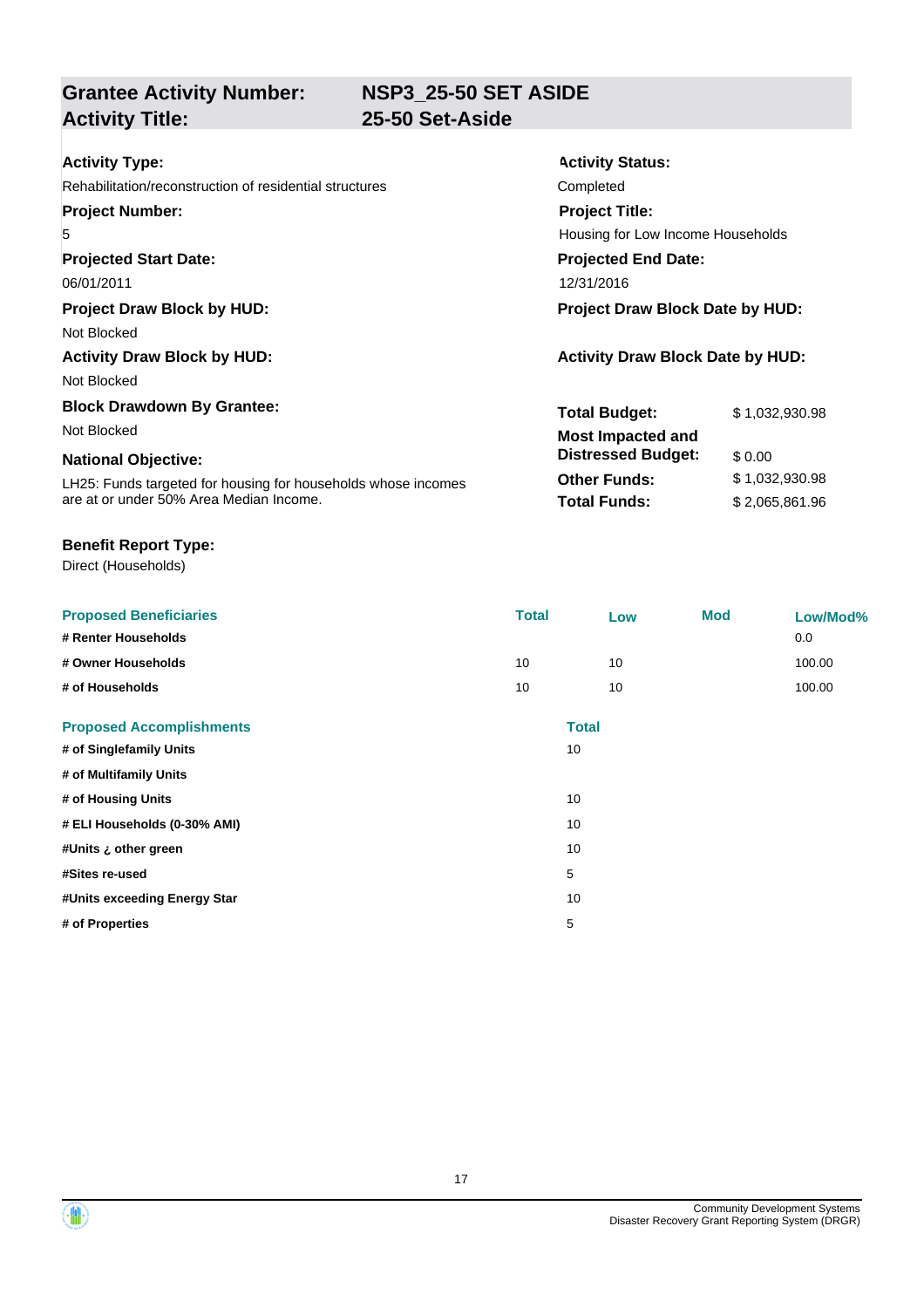#### **Activity is being carried out by**

No

#### **Organization carrying out Activity:**

City of Akron, Ohio

#### **Proposed budgets for organizations carrying out Activity:**

| <b>Responsible Organization</b>     | <b>Organization Type</b> | <b>Proposed Budget</b> |
|-------------------------------------|--------------------------|------------------------|
| City of Akron, Ohio                 | Unknown                  | \$1.032.930.98         |
| <b>Funding Source Name</b>          | <b>Matching Funds</b>    | <b>Funding Amount</b>  |
| Neighborhood Stabilizatin Program 3 | No                       | \$1,032,930.98         |

#### **Location Description:**

Location Description: Kenmore and Summit Lake. 176 W Crosier St & 178 W Crosier St; 219 W Crosier St & 221 W Crosier St; 250 W Crosier St & 252 W Crosier St; 989 Penn Av & 991 Penn Av; and 320 W South St & 322 W South St.

#### **Activity Description:**

24 CFR 570.201 (m) and 24 CFR 570.202 Construct five (5) two-unit homes (duplexes) for the Akron Metropolitan Housing Authority (AMHA), for rentals for Very Low income families.

**Environmental Assessment:** COMPLETED

**Environmental** None

### **Project # / 6 / Administration**

| <b>Grantee Activity Number:</b><br><b>Activity Title:</b> | <b>NSP3 ADMIN</b><br><b>NSP3 General Administration</b> |  |
|-----------------------------------------------------------|---------------------------------------------------------|--|
|                                                           |                                                         |  |
| <b>Activity Type:</b>                                     | <b>Activity Status:</b>                                 |  |
| Administration                                            | Under Way                                               |  |
| Project Number:                                           | <b>Project Title:</b>                                   |  |
| 6.                                                        | Administration                                          |  |
| <b>Projected Start Date:</b>                              | <b>Projected End Date:</b>                              |  |
| 01/01/2011                                                | 12/31/2016                                              |  |
| <b>Project Draw Block by HUD:</b>                         | Project Draw Block Date by HUD:                         |  |
| Not Blocked                                               |                                                         |  |

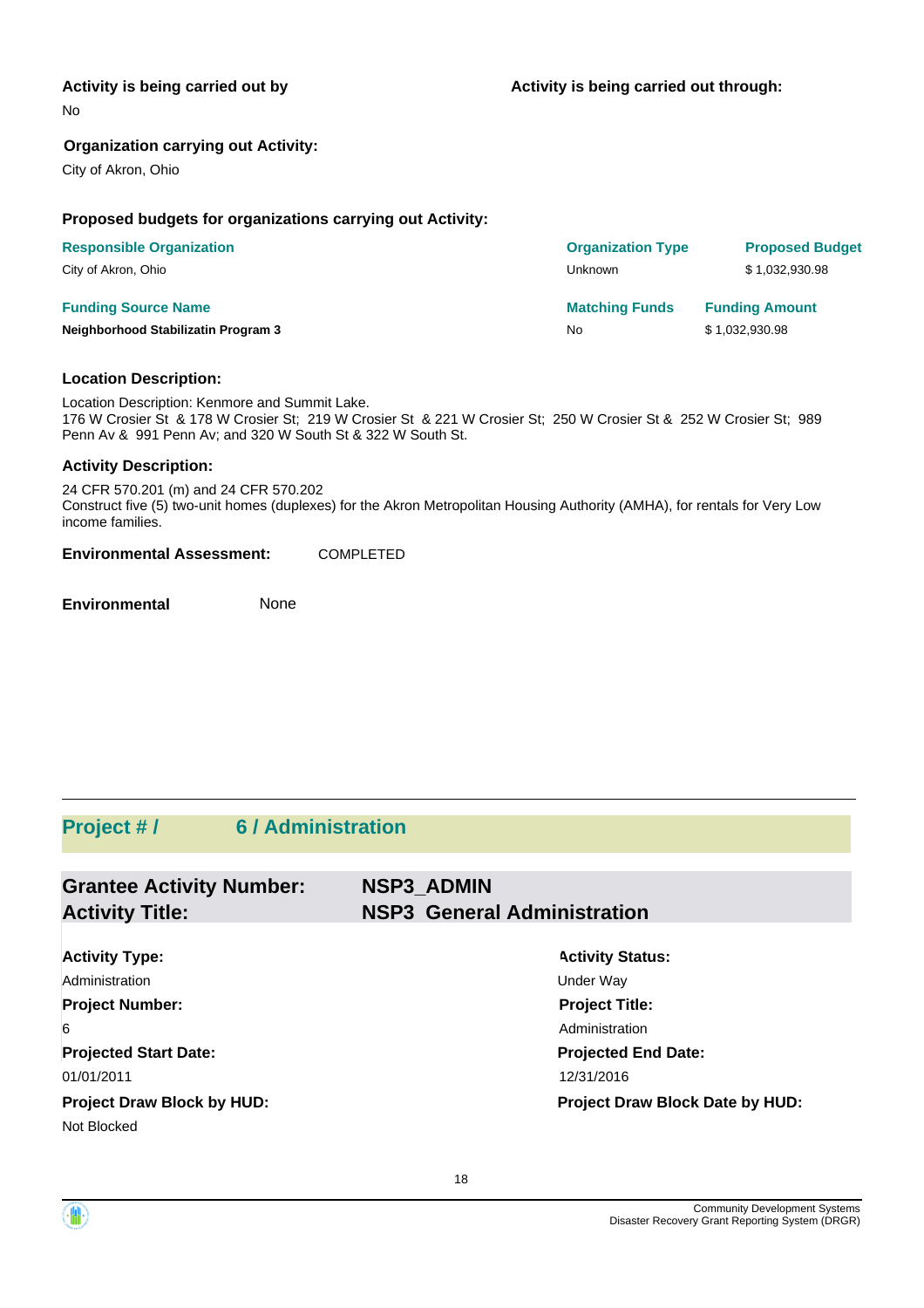| <b>Activity Draw Block by HUD:</b>                          | <b>Activity Draw Block Date by HUD:</b> |             |
|-------------------------------------------------------------|-----------------------------------------|-------------|
| Not Blocked                                                 |                                         |             |
| <b>Block Drawdown By Grantee:</b>                           | <b>Total Budget:</b>                    | \$85,000.00 |
| Not Blocked                                                 | <b>Most Impacted and</b>                | \$0.00      |
| <b>National Objective:</b>                                  | <b>Distressed Budget:</b>               |             |
| Not Applicable (for Planning/Administration or Unprogrammed | <b>Other Funds:</b>                     | \$0.00      |
| Funds only)                                                 | <b>Total Funds:</b>                     | \$85,000.00 |
| <b>Benefit Report Type:</b>                                 |                                         |             |
| <b>NA</b>                                                   |                                         |             |

| Activity is being carried out by                          | Activity is being carried out through:   |                        |
|-----------------------------------------------------------|------------------------------------------|------------------------|
| Yes                                                       | <b>Grantee Employees and Contractors</b> |                        |
| <b>Organization carrying out Activity:</b>                |                                          |                        |
| City of Akron, Ohio                                       |                                          |                        |
| Proposed budgets for organizations carrying out Activity: |                                          |                        |
| <b>Responsible Organization</b>                           | <b>Organization Type</b>                 | <b>Proposed Budget</b> |
| City of Akron, Ohio                                       | <b>Unknown</b>                           | \$85,000.00            |
|                                                           |                                          |                        |
|                                                           |                                          |                        |

#### **Location Description:**

City of Akron 161 S. High St. Room 201

#### **Activity Description:**

24 CFR 570.206 General management, oversight and coordination of the NSP3 Program.

**Environmental Assessment:** EXEMPT

**Environmental** None

| Total Budget:             | \$85,000,00 |
|---------------------------|-------------|
| <b>Most Impacted and</b>  |             |
| <b>Distressed Budget:</b> | \$0.00      |
| Other Funds:              | \$0.00      |
| Total Funds:              | \$85,000.00 |

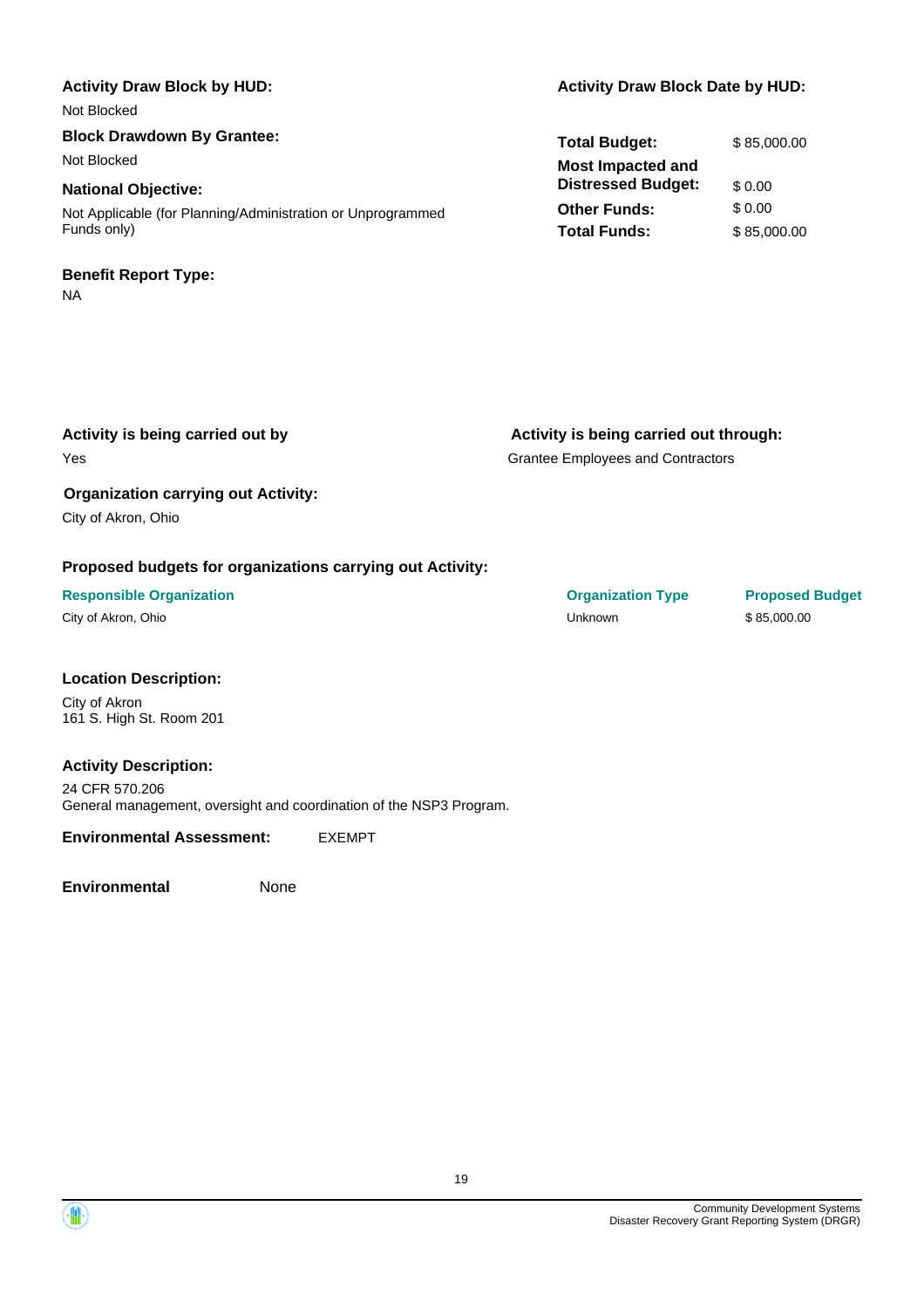## **Action Plan Comments:**

- DRGR Action Plan is rejected as the activities have no descriptions, performance measures, responsible organizations, budgets, start- and end-dates, location descriptions, National Objectives, related CDBG citations, and other information that is required for each NSP activity. -OA 4/29/2011 Reviewer -
- DRGR Action Plan is rejected as there are several issues. The jurisdiction did not transfer the following information from the submitted hard copy plan with agreement signed on 3/8/2011 to the DRGR Action Plan: 1) Meeting Low Income Targeting, 2) Acquisition and Relocation, 3) Citizen participation plan and summary of citizen comments, 4) Vicinity Hiring, 5) Procedures for Affordable Rental Housing, 6) Activities are missing the rest of the Activity Descriptions and Location Descriptions. The following information needs to be moved: 1) Data Source Used to Determine the Areas of Greatest Needs needs to move from Summary of Distribution and Uses to the heading How Fund Uses Address Market Condition; 2) ¿The City of Akron will ensure continued affordability¿¿ paragraph needs to move to the heading Ensuring Continued Affordability; 3) and under Activity 25-50 Set-aside the sentence on location description needs to move to the heading Location Description. There should be a Summary of Distribution and Uses of NSP Funds. All activities must end by 3/8/2014. For all activities, there should be an organization listed under Activity is Being Carried Out by/Through. Activities Landbank-Acquisition and Demolition should be listed as Area Benefit. Activity 25-50 Set-aside should have Proposed Beneficiaries as Low. -OA 5/2/2011 Reviewer -
- DRGR Action Plan is rejected as there is still required information not transferred from the approved hard copy plan and some information is placed under the wrong heading. FO will talk jurisdiction through these corrections. -OA 5/2/2011 Reviewer -
- Grantee transferred information from submitted hard copy plan with grant agreement signed on 3/8/2011 to DRGR Action Plan. DRGR Action Plan is acceptable; however, approval is pending as HUD HQ has yet to approve the demolition waiver. -OA 5/5/2011 Reviewer -
- Reviewer Concurrence with reviewer's comments and we recommend plan approval: RTH 6/7/11
- Darton, Kyle Grantee updated planned activities and budgets. Changes found to be acceptable. KD 11/4/11
- Reviewer Concurrence and approval of the Action Plan. RTH 11/4/11
- Darton, Kyle grantee updated projects to reflect progress. Changes acceptable. -KD 1.24.12
- Reviewer Recommending approval. RTH 1/27/12
- Darton, Kyle Grantee updated action plan in preparation for submission of QPR. Changes acceptable. KD 7.24.12
- Darton, Kyle Approval authorized by Rich Hendershot. 10.29.12
- Darton, Kyle Grantee updated action plan in preparation for submission of QPR. Changes acceptable. KD 1.31.13
- Reviewer Recommend Approval: RTH 2/1/13
- Darton, Kyle Minor edits made prior to QPR submission. -KD 4.29.13
- Reviewer Recommend Approval: RTH 4/30/13

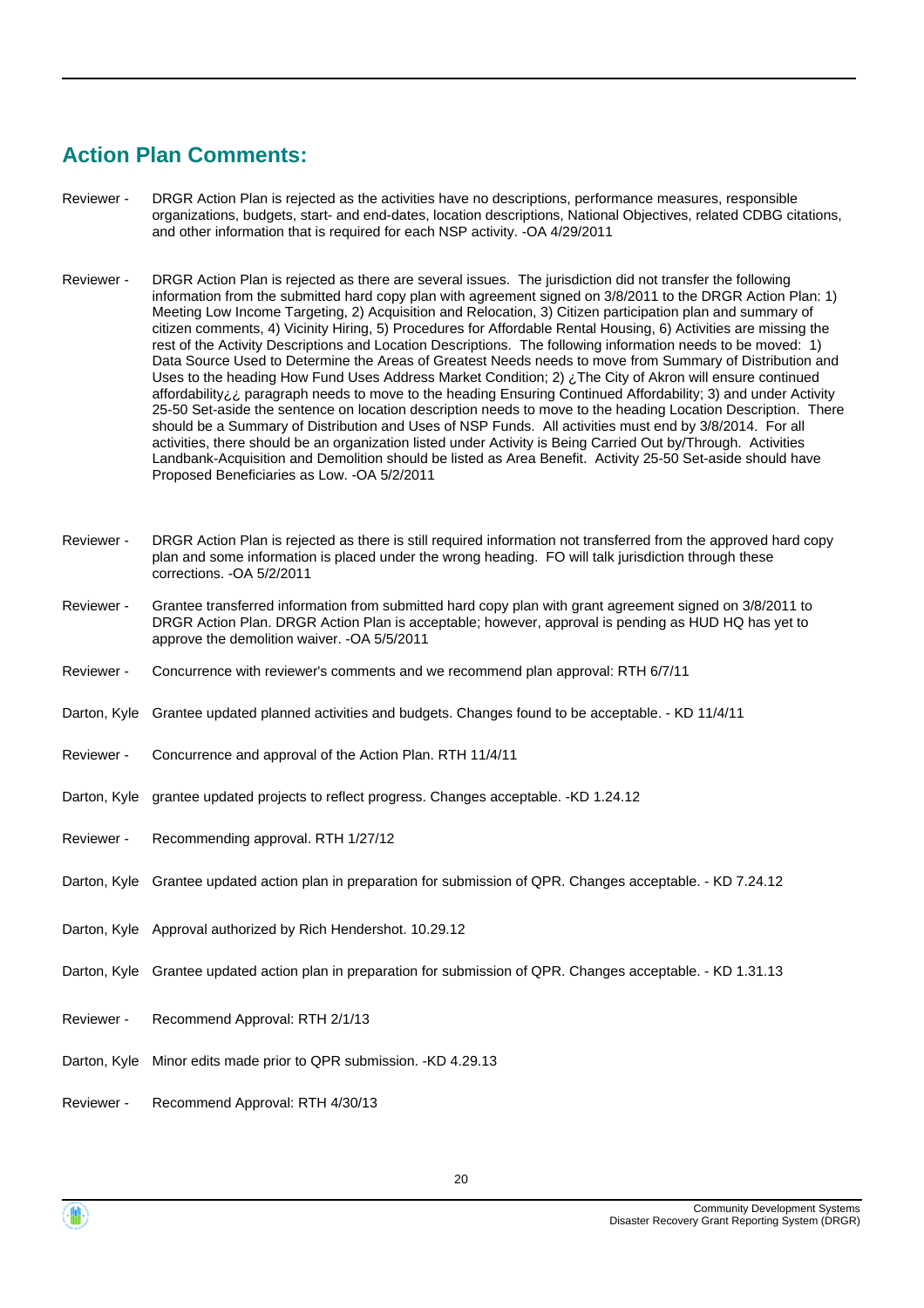- Darton, Kyle Edits made in preparation for QPR submission. Submission acceptable. -KD 7.23.13
- Reviewer Edits in preparation of QPR Submission; Recommend Approval: 10/31/13
- Reviewer Edits made in preparation for QPR submission. Recommend Approval: RTH
- Reviewer Recommend Approval: RTH
- Reviewer Recommend Approval: RTH
- White, Brian No issues within plan. All capped activities are within their caps. Edits made in preparation for QPR submission. BW 11/20/14
- White, Brian No issues within plan. All activities look good. Recommend Approval. BW 2/5/15
- White, Brian Plan is within the caps for demo and admin. No issues found. Recommend Approval. BW 5/1/15
- White, Brian Within Demo waiver and Admin cap. No issues found. Recommend Approval. BW 7/31/15
- White, Brian No Issues. Demo within the waiver and admin well within the 10% cap. Recommend Approval. BW 8/7/15
- White, Brian City of Akron added a new activity to account for non set-aside disposition. Demolition is within the approved waiver and admin costs well under the 10% cap. Recommend Approval. BW 10/20/15
- Admin is within 10% cap and demo is still within their approved waiver. PI added to budgets. Recommend Approval. BW 1/28/16 White, Brian
- White, Brian Admin is within 10% cap and demo waiver is still within approved threshold. Recommend Approval. BW 5/5/16
- White, Brian Admin is within the 10% cap and the demolition activity is under the approved waiver figure.
- White, Brian No changes reported by the grantee. Demo is within the approved waiver and Admin is below the 10% cap. Recommend Approval. BW 1/10/17
- City added PI to the grant. The Admin is below 10% cap and the Demo is below the approved waiver amount. Recommend Approval. BW 5/11/17 White, Brian
- White, Brian Admin is under 10% and Demolition activity is within the approved demolition waiver. City of Akron added money to the demolition activity. Recommend Approval. BW 8/14/17
- City of Akron adjusted the estimated PI and changed the end date on an activity. No issues found. Recommend Approval. 10/19/17 White, Brian
- White, Brian Akron changed the National Objective on one activity. Admin and demo are within the correct limits. Recommend Approval. BW 1/23/18
- White, Brian PI was entered and not budgeted for NSP-3. No other changes. Recommend Approval, BW 4/19/18
- White, Brian Budgets changed for the City of Akron's NSP-3 grant. No issues discovered. Recommend Approval. BW 7/31/18

21

- White, Brian Changed Narrative section. No changes to budget. Recommend Approval. BW 10/26/18
- White, Brian No changes made since last submission. Recommend Approval. BW 2/12/19

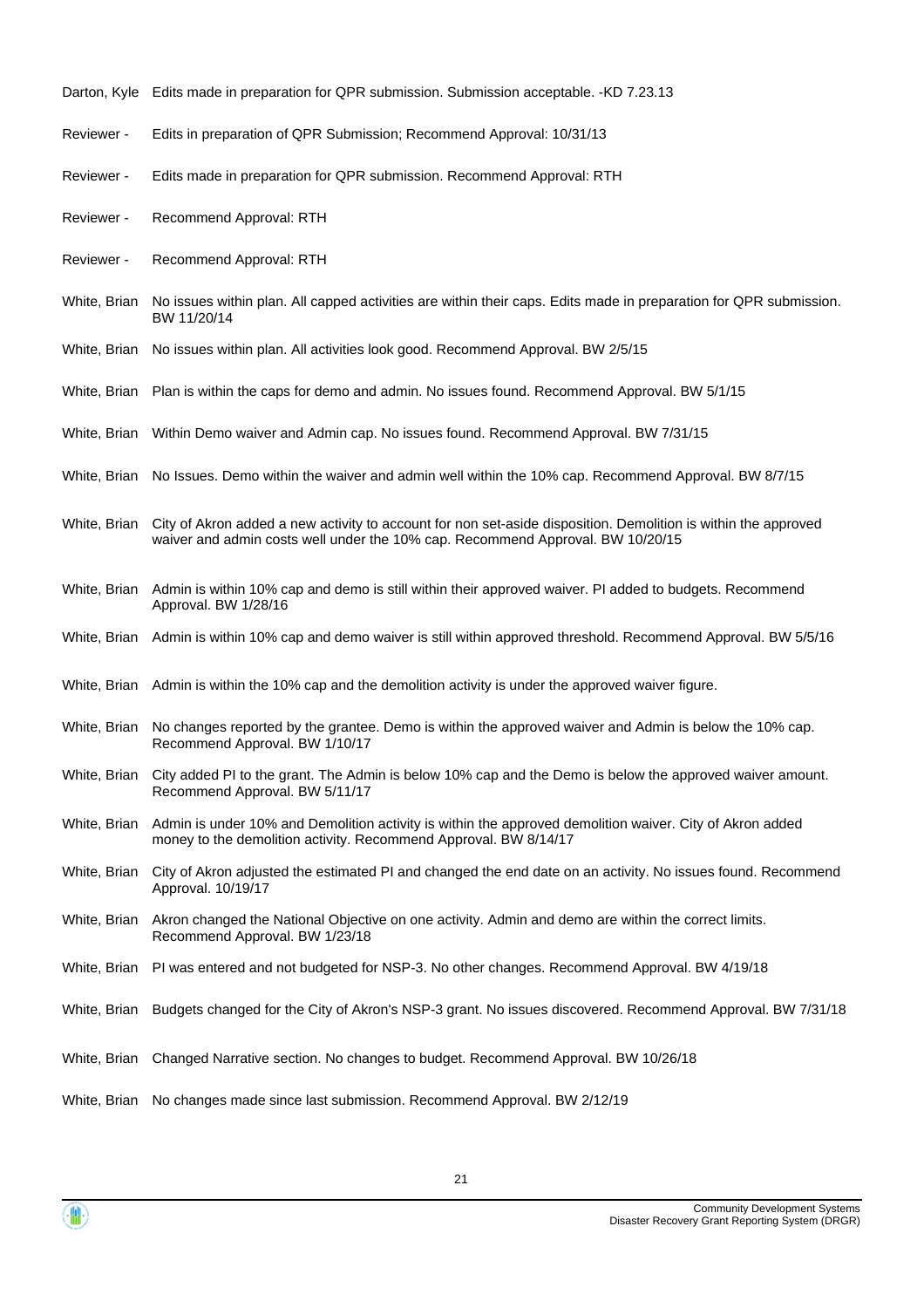- White, Brian City added budget to the admin activity and project. Both are still well under the 10% cap. No other issues found. Recommend Approval. BW 5/15/19
- White, Brian Added estimated PI to the action plan. Recommend Approval. BW 8/29/19
- White, Brian No changes made. Recommend Approval. BW 11/5/19
- White, Brian Added Estimated PI to the action plan. No other changes made. Recommend Approval. BW 7/22/2020
- White, Brian Appears to be no changes between previous plan and the current plan according to the change prompt box. Recommend Approval. BW 10/20/2020

### **Action Plan History**

| <b>Version</b>        | <b>Date</b> |
|-----------------------|-------------|
| B-11-MN-39-0001 AP#1  | 11/04/2011  |
| B-11-MN-39-0001 AP#2  | 01/27/2012  |
| B-11-MN-39-0001 AP#3  | 07/26/2012  |
| B-11-MN-39-0001 AP#4  | 10/29/2012  |
| B-11-MN-39-0001 AP#5  | 02/01/2013  |
| B-11-MN-39-0001 AP#6  | 04/30/2013  |
| B-11-MN-39-0001 AP#7  | 07/25/2013  |
| B-11-MN-39-0001 AP#8  | 10/31/2013  |
| B-11-MN-39-0001 AP#9  | 01/17/2014  |
| B-11-MN-39-0001 AP#10 | 05/01/2014  |
| B-11-MN-39-0001 AP#11 | 08/06/2014  |
| B-11-MN-39-0001 AP#12 | 11/20/2014  |
| B-11-MN-39-0001 AP#13 | 02/05/2015  |
| B-11-MN-39-0001 AP#14 | 05/01/2015  |
| B-11-MN-39-0001 AP#15 | 07/31/2015  |
| B-11-MN-39-0001 AP#16 | 08/07/2015  |
| B-11-MN-39-0001 AP#17 | 10/20/2015  |
| B-11-MN-39-0001 AP#18 | 01/28/2016  |
| B-11-MN-39-0001 AP#19 | 05/05/2016  |
| B-11-MN-39-0001 AP#20 | 11/09/2016  |
| B-11-MN-39-0001 AP#21 | 01/10/2017  |
| B-11-MN-39-0001 AP#22 | 05/11/2017  |
| B-11-MN-39-0001 AP#23 | 08/14/2017  |
| B-11-MN-39-0001 AP#24 | 10/19/2017  |
| B-11-MN-39-0001 AP#25 | 01/23/2018  |
| B-11-MN-39-0001 AP#26 | 04/19/2018  |
| B-11-MN-39-0001 AP#27 | 07/31/2018  |
| B-11-MN-39-0001 AP#28 | 10/26/2018  |
| B-11-MN-39-0001 AP#29 | 02/12/2019  |
|                       |             |